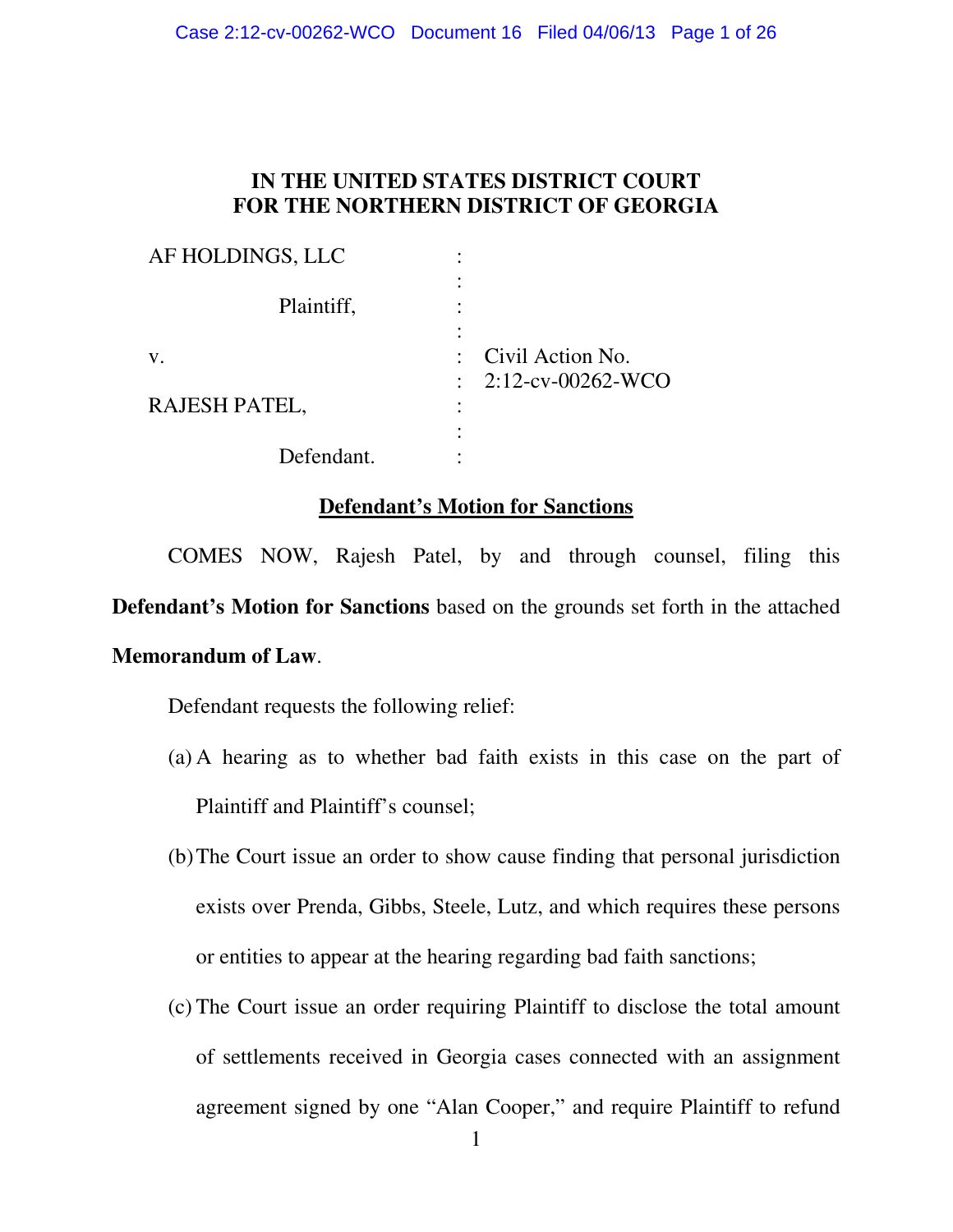those amounts to the respective defendants as well as treble the settlement amount to the Court;

(d)Any other relief that the Court deems just and appropriate.

Dated April 6, 2013:

Respectfully Submitted:

\_\_\_\_/s/ Blair Chintella\_\_\_\_\_

 Blair Chintella GA Bar No. 510109 806 Meadowlane Dr. Douglas, GA 31533 (404) 579-9668 bchintel1@gmail.com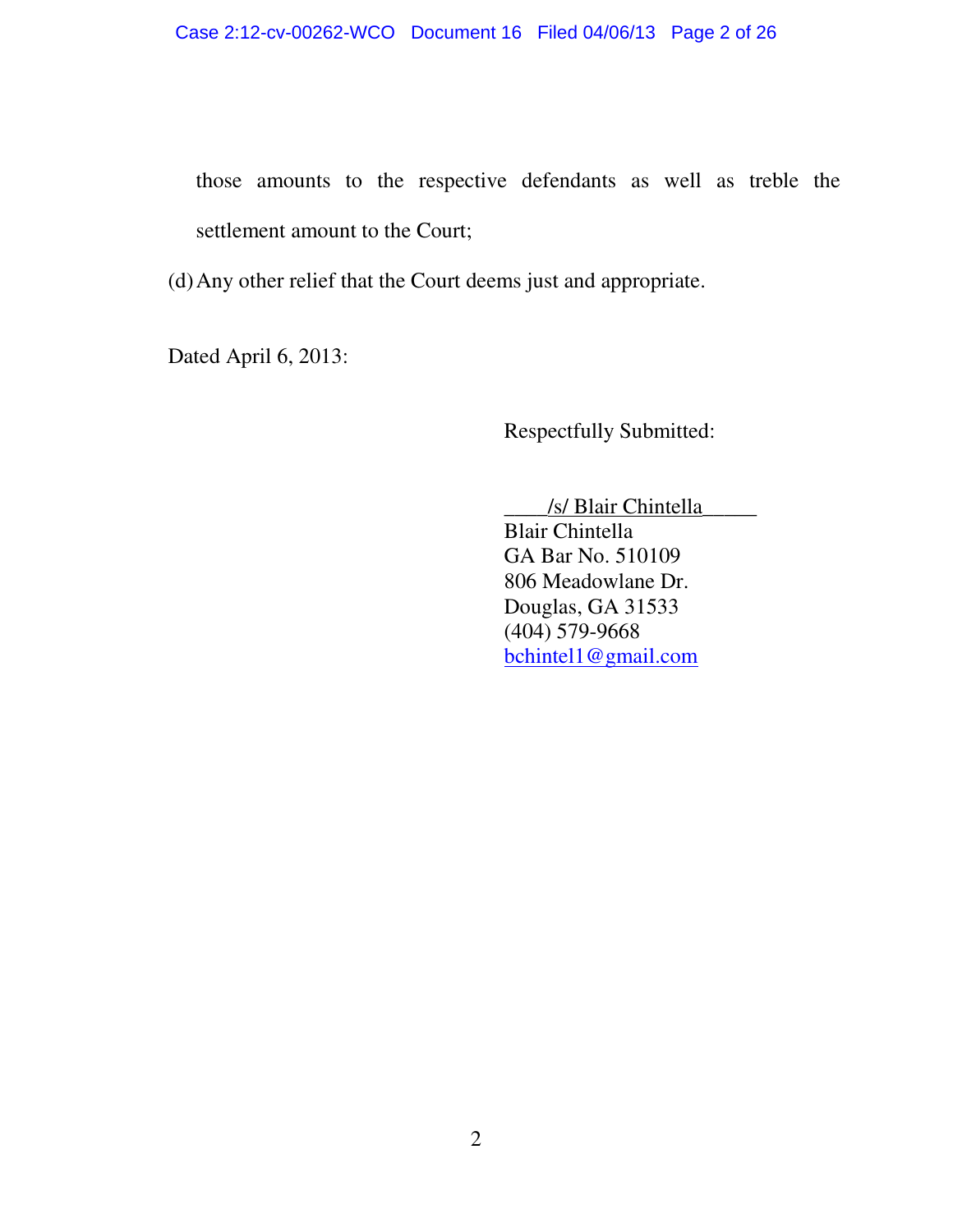## **IN THE UNITED STATES DISTRICT COURT FOR THE NORTHERN DISTRICT OF GEORGIA**

| AF HOLDINGS, LLC     |                                                                  |
|----------------------|------------------------------------------------------------------|
| Plaintiff,           |                                                                  |
| V.                   | : Civil Action No.                                               |
| <b>RAJESH PATEL,</b> | $2:12$ -cv-00262-WCO<br>$\langle \sigma_{\rm{eff}} \rangle$<br>٠ |
| Defendant.           |                                                                  |

## **Memorandum of Law**

### **Summary of Facts**

*Q. Do you have an obligation to make sure that your client, AF Holdings, receives settlement proceeds, don't you have an ethical obligation as an attorney?* 

*A. Are you asking me as an attorney?* 

*Q. I'm asking you as an attorney for Alpha Law Firm.* 

*A. Well, I can say as an attorney I have no concern over how the proceeds are handled.* 

*--- Hansmeier Deposition, Page 101 Exhibit A .* 

Even though this case was recently dismissed *with prejudice*, sanctions are

appropriate under the court's inherent power due to Plaintiff's egregious behavior

(and other individuals associated with Plaintiff), including filing the case for an

improper purpose and without a reasonable investigation into the facts,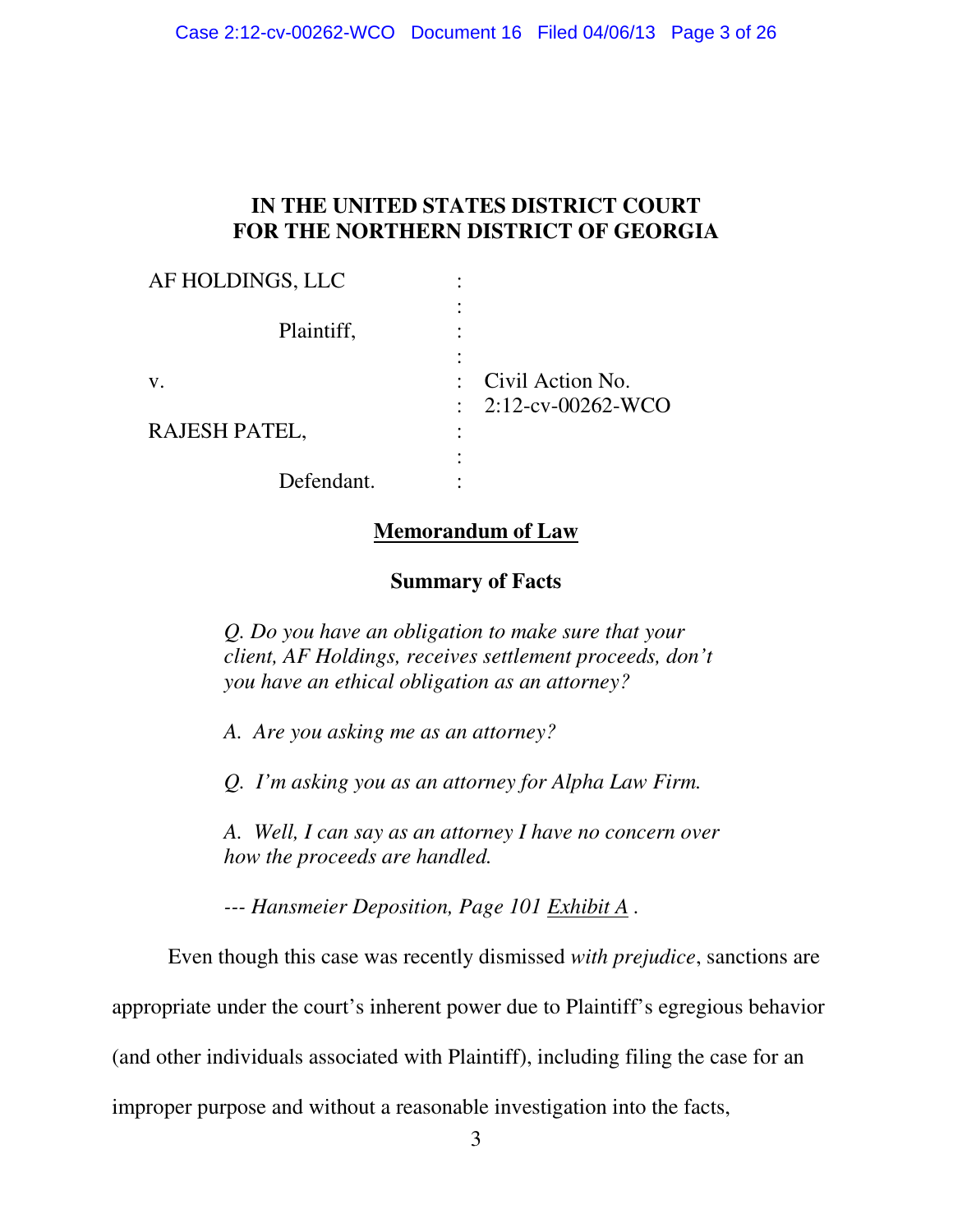intentionally hiding the parties with a pecuniary interest, and filing at least one potentially forged document with the Court. This case is merely one example of many virtually identical cases filed across the country over the last few years, the purpose of which have been to pressure people into settling by threatening them with public accusations of downloading pornography.

Overall, bad faith sanctions under the court's inherent power (including attorneys' fees) are warranted not only to rectify the harm done to Defendant, but also to protect the integrity of the judicial system.

#### **I. Introduction to the Key Players**

The key players in this case are John Steele ("Steele"), Paul Hansmeier ("Hansmeier"), Paul Duffy ("Duffy"), Brett Gibbs ("Gibbs"), and Mark Lutz ("Lutz"). Steele is an attorney licensed in Illinois who *purports* to work for one of "Chicagoland's premier family law and consumer bankruptcy law firms."<sup>1</sup> Hansmeier is an attorney licensed in Minnesota who, according to his deposition, first met Steele in law school. Hans.144. Duffy is an attorney who Steele says he also met in law school. *Sunlust Pictures, LLC v. Tuan Nguyen*, 8:12-cv-01685, ("Sunlust Case") ECF # 40-5. Gibbs is an attorney licensed in California who has filed numerous cases has acted as a proxy for Steele and Hansmeier. Lutz is *not* an

<sup>&</sup>lt;sup>1</sup> See www.steele-law.com (last accessed 3/28/2013).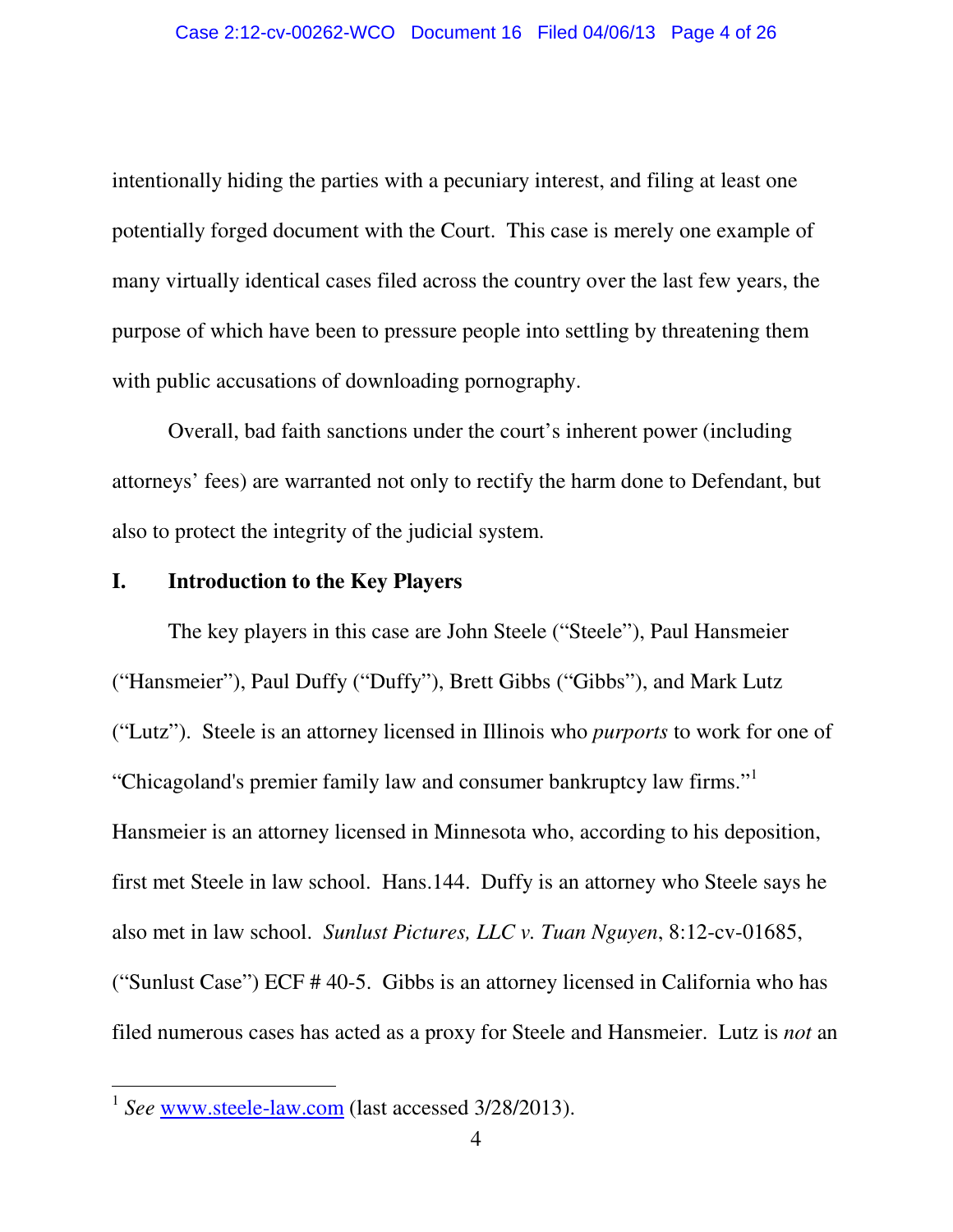attorney and his role is somewhat convoluted. Hans.141. Lutz at times testifies that he works as a paralegal for the law firms owned by Steele, Hansmeier, and/or Duffy. However, he also appears to be a "corporate representative" or CEO for one or more of the firms' clients (while at the same time being listed agent for Prenda). *See generally* Exhibit A.

#### **II. Ramping up National Litigation: A Shakedown**

Despite the family-oriented veneer of his website, Steele began filing cases accusing people of downloading pornography on September 2, 2010. *See e.g. Hard Drive Prod's, Inc. v. Does 1-100, N.D. Ill. No.* 1:10-cv-0506.<sup>2</sup> One week later, Hansmeier created a company called Steel Hansmeier, PLLC ("S&H") and Steele began filing cases through S&H. *See e.g. MCGIP, LLC v. Does 1-1,164*; N.D Ill., No. 1:10-cv-07675 (12/2/2012). Duffy was eventually substituted into the cases filed by Steele. *See e.g. Hard Drive Productions, Inc. v. Does 1-44*; Case No. 1:11-cv-02828, (12/8/11), ECF 32. As early as March 28, 2011, Gibbs began filing cases in California through S&H, s*ee e.g. MCGIP, LLC v. Does 1-18*, N.D. Ca., Case No. 3:11-cv-01495, and Duffy began filing cases in the District of Columbia and elsewhere. *See e.g. Hard Drive Productions, Inc. v. Does 1-1,495*; D.D.C., Cast No. 1:11-cv-01741 (9/27/11).

 $2^2$  Five identical cases were filed on the same day on behalf of different companies.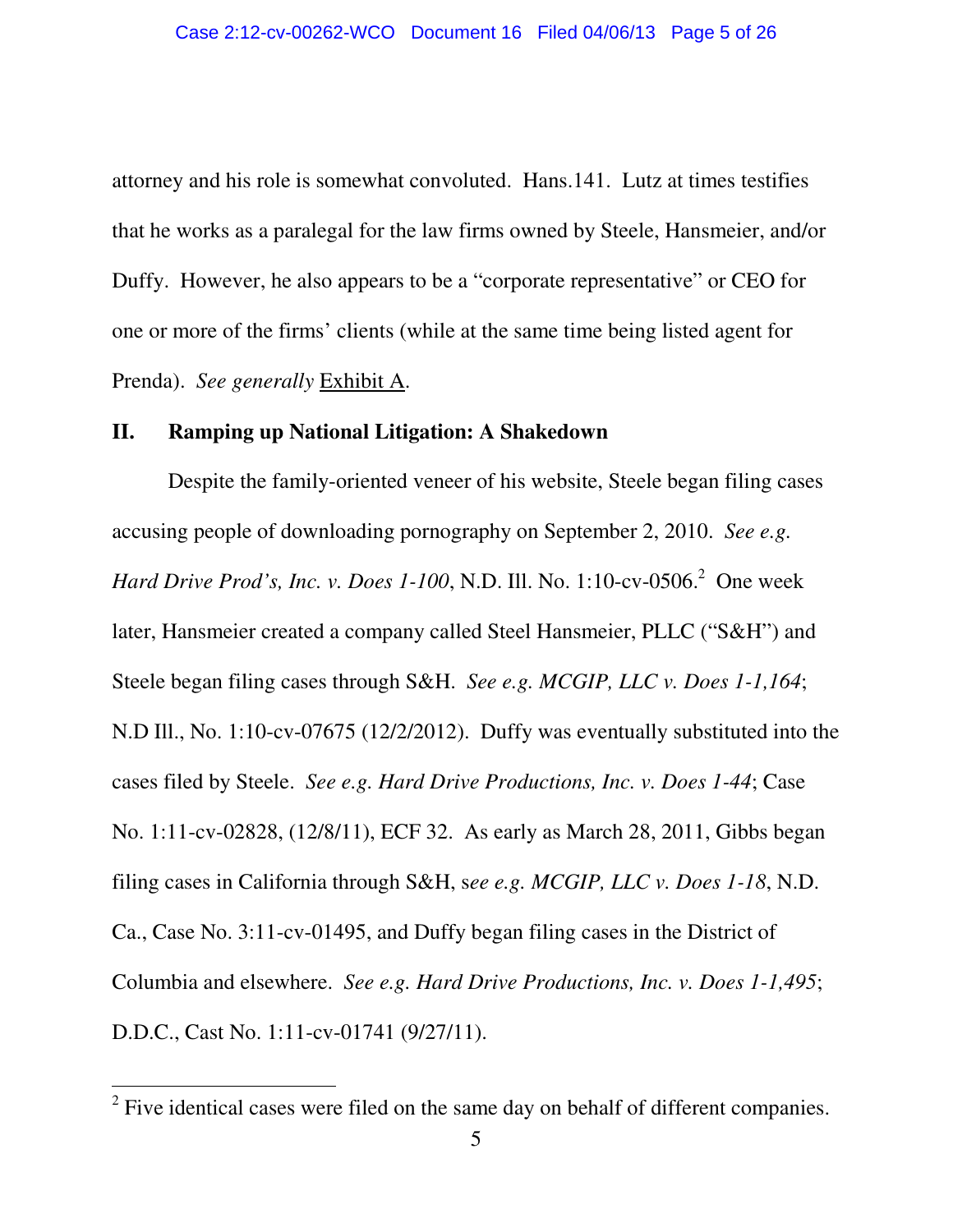On November 7, 2011, Duffy created Prenda Law, Inc. ("Prenda"), Exhibit B, and he and Gibbs began filing cases through Prenda. S*ee e.g. Hard Drive Productions, Inc. v. John Doe*; N.D. Ill., Case No. 1:11-cv-08333 (11/21/11) (Duffy); *AF Holdings, LLC v. John Doe*; Case No. 5:11-cv-05633, ECF 1 (N.D. Ca.) (Gibbs).

Numerous attorneys across the country have either filed cases through S&H or Prenda, or through various law firms on behalf of S&H/Prenda clients. Michael Dugas ("Dugas") has filed many cases in Minnesota through Alpha Law Firm, LLC ("Alpha"), *see e.g. AF Holdings, LLC v. John Doe*, D. Mn., Case No. 0:12 cv-01445 (6/15/12), which happens to be another company created by Hansmeier. Exhibit  $B^3$ . Another major filer was Joseph Perea ("Perea") who filed cases in Florida. *See e.g. AF Holdings, LLC v. John Doe*, S.D. Fl., Case No. 1:12-cv-20320 (2/6/12). In Georgia, current counsel for Plaintiff has been the primary filer of these cases:

| AF Holdings, LLC | $\mid$ 5:12-cv-00429; 1:12-cv-03482; 1:12-cv-03542; 2-12- |
|------------------|-----------------------------------------------------------|
|                  | $\vert$ cv-00262; 1-12-cv-00263.                          |

<sup>&</sup>lt;sup>3</sup> Incidentally, when asked to explain this role in these cases and his connection with Dugas in particular, Hansmeier testified that, "I don't recall hiring him and I don't recall reviewing his resume." Hans.Depo.136. Hansmeier made this statement despite appearing with Dugas (and Steele) just a few weeks prior in a state-court case: *Guava, LLC v. Spencer Merkel*; State of Minnesota, County of Hennepin, File No. 27-cv-1220976 (1/25/2013). A true and correct copy of a January 25, 2013 transcript is attached as Exhibit N.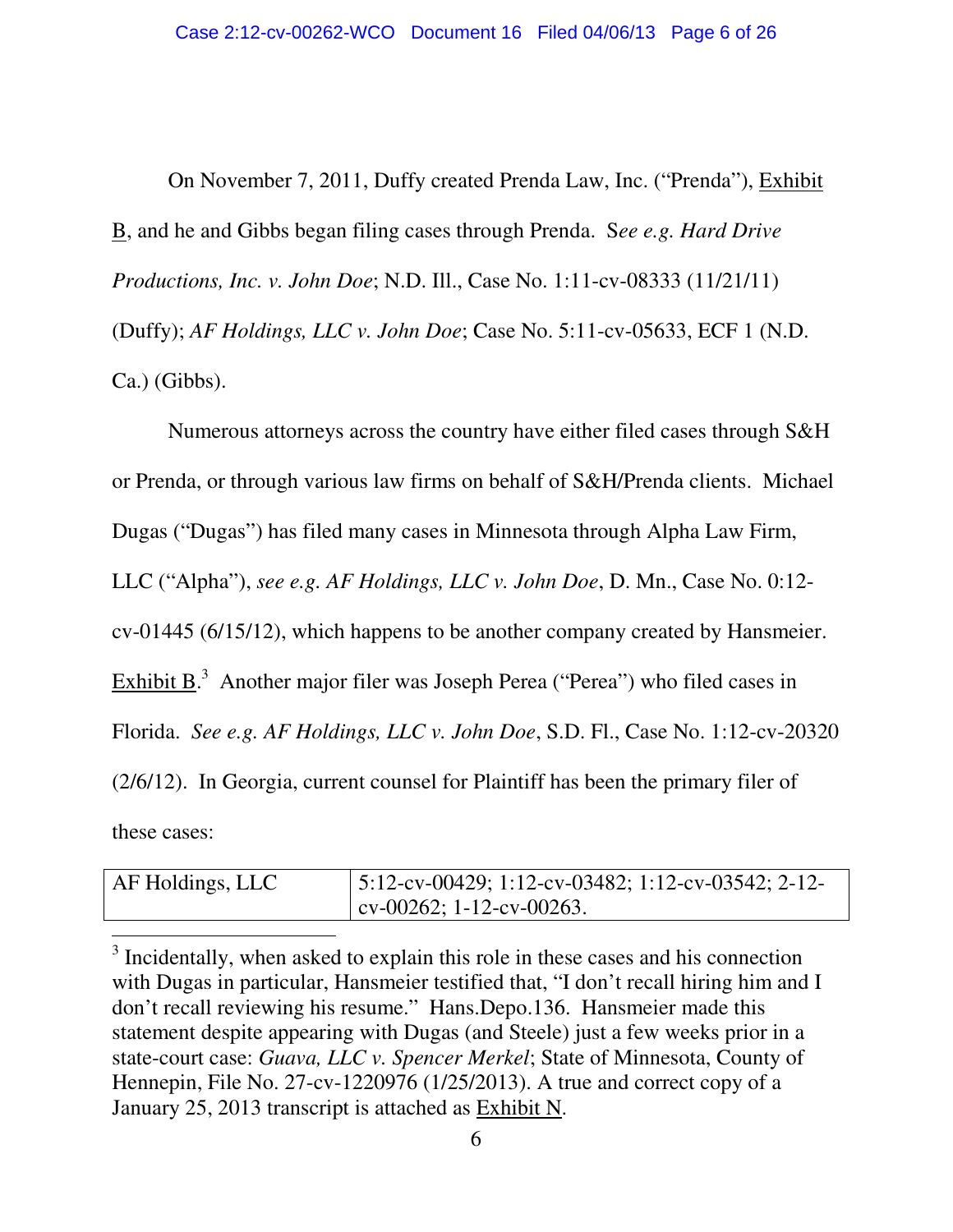| Quad Int'l, Inc.             | 1:12-cv-03645; 1-12-cv-03646; 1-12-cv-03648; 1-12- |
|------------------------------|----------------------------------------------------|
|                              | cv-03645; 1-12-cv-03647.                           |
| First Time Videos, LLC       | 4:12-cv-00281; 1:12-cv-03665; 1-12-cv-03772; 1-12- |
|                              | cv-03773; 2-12-cv-00259; 1-12-cv-03839.            |
| <b>Sunlust Pictures, LLC</b> | 1-12-cv-00166; 3-12-cv-00143; 1-12-cv-00144; 1-12- |
|                              | cv-03838                                           |
| Openmind Solutions, Inc.     | $1 - 12 - cv - 03862$                              |
| Guava, LLC                   | 5-12-cv-00398                                      |
|                              |                                                    |

In response to the massive amount of cases being filed, on February 2, 2012, in response to a Court order, Gibbs was forced to admit that although hundreds of cases had been filed in California (involving thousands of defendants) not a single Defendant had been served. *See AF Holdings, LLC v. Does 1-135*; N.D. Ca., Case No. 5:11-cv-03336, ECF No. 43-1. After this damaging admission, a relatively small number of defendants have been served. However, of the approximately 740 cases filed thus far, Exhibit L, **the undersigned is not aware of a single one that has gone to trial.** This litigation model was so successful that by October 15, 2012 Steele publicly claimed to have made millions of dollars.<sup>4</sup>

# **III. Faulty Reports, Conflicts, and Potential Forgery**

<sup>4</sup> *See* "How Porn Copyright Lawyer John Steele Has made A 'Few Million Dollars' Pursuing (Sometimes Innocent) 'Porn Pirates," http://www.forbes.com/sites/kashmirhill/2012/10/15/how-porn-copyright-lawyerjohn-steele-justifies-his-pursuit-of-sometimes-innocent-porn-pirates/ (last accessed 4/1/2013).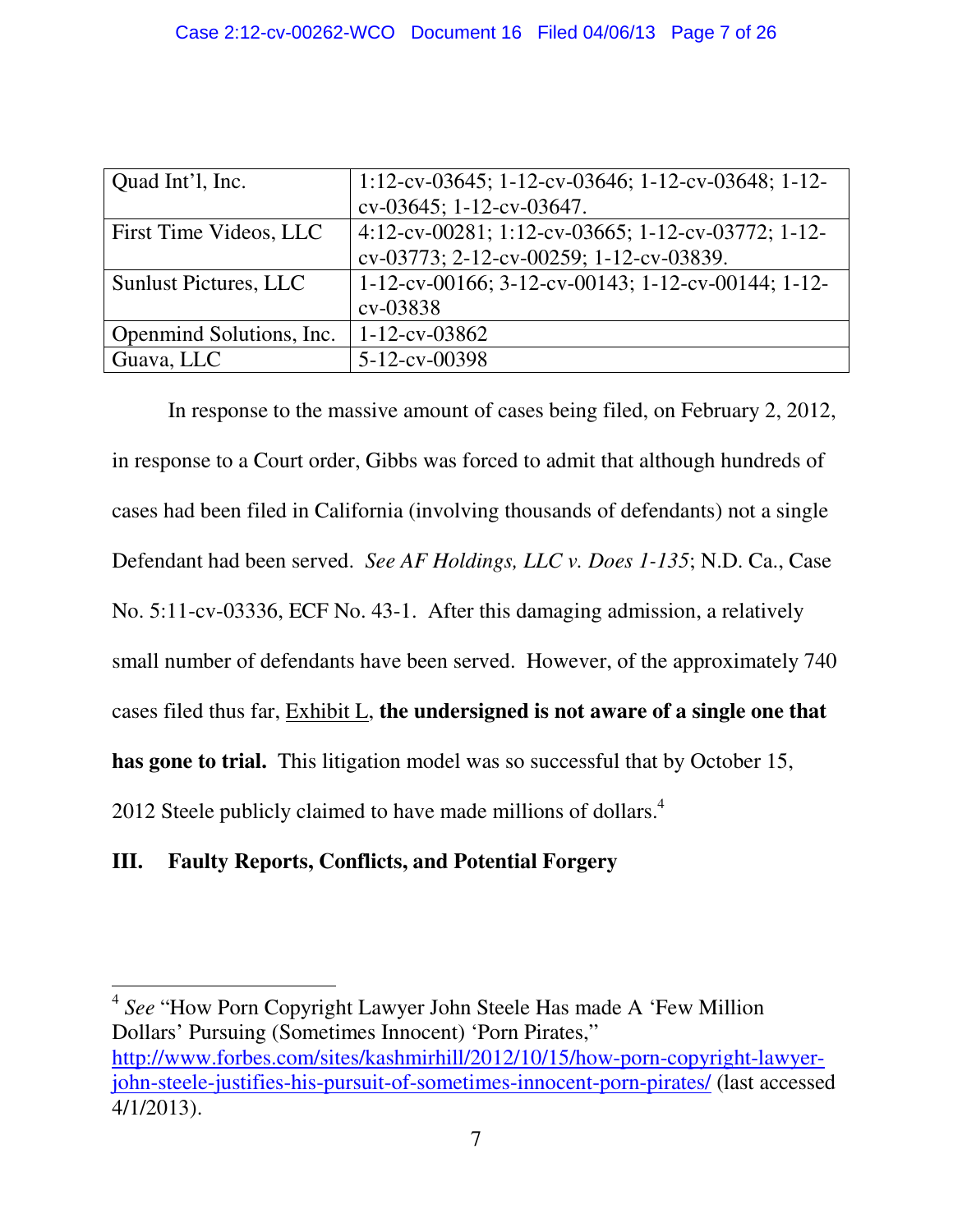These cases typically rely on technical reports prepared by Hansmeier's **brother**, Peter Hansmeier ("Peter"). *See e.g. Pacific Century International, Ltd. v. does 1-31*, E.D. Ill., Case No. 1-11-cv-09064, ECF 5-2 (12/22/11). Initially, Peter worked under a company called Media Copyright Group, LLC ("MCG"), another company created by Hansmeier. Exhibit B. More recently, he has been working through 6881 Forensics, LLC ("6881"). *See e.g. AF Holdings, LLC v. Does 1- 1,058*; D.D.C., Case No. 1-12-cv-00048, ECF 4-1.

These reports are used to support motions seeking to obtain the name, address, and phone numbers for *thousands* of Internet subscribers, after which, subscribers are contacted via telephone or letter (or both) and are pressured to settle in order to avoid litigation involving pornography.<sup>5</sup> When questioned about his brother's qualifications, Hansmeier testified that he did not know what type of degree his brother had or if it was computer-related: "There's only one way that I can say that I don't know what exact degree my brother has." Exhibit A, page 173.

One of the companies filing these cases has been MCGIP, LLC ("MCGIP"), another company created by Hansmeier. Exhibit B. Both MCG and MCGIP share the same address as Hansmeier's law firm Alpha. Exhibit B. There is also some evidence that Hansmeier may have forged his brother's signature:

<sup>&</sup>lt;sup>5</sup> Defendant asks the Court to take judicial notice of one such letter filed as the California consolidated case discussed below, attached hereto as XXXX.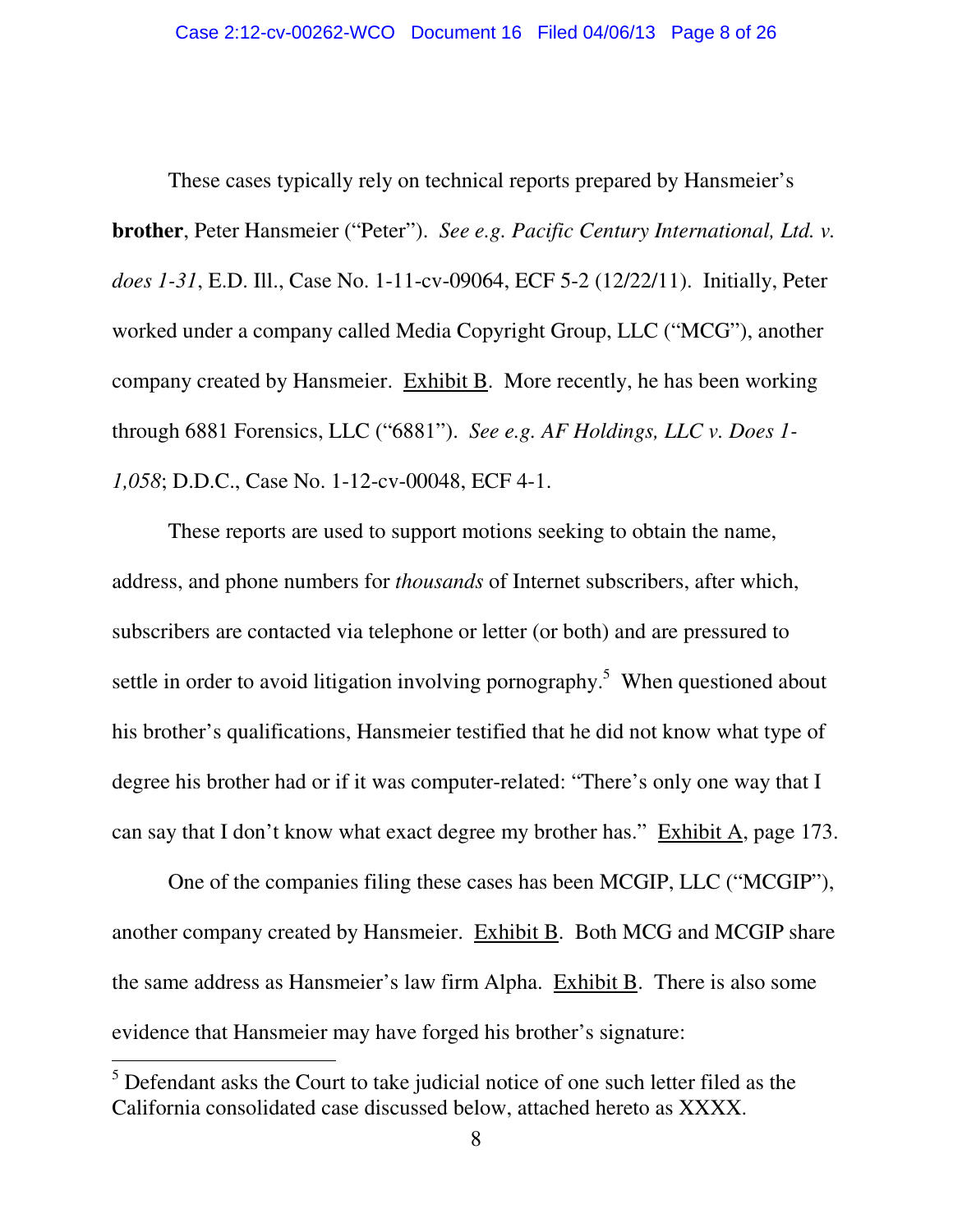| Lightspeed Media Corporation v. Does<br>1-100; N.D. Ill, Case No. 1-10-cv-<br>05606, ECF 6-1 (9/2/2010).                         | Hard Drive Productions, Inc. v. Does 1-<br>14; N.D. Ill, Case No. 1-11-cv-02981,<br>ECF 5-2, $(5/5/11)$ . |
|----------------------------------------------------------------------------------------------------------------------------------|-----------------------------------------------------------------------------------------------------------|
| I declare under penalty of perjury that the foregoing is true and correct.<br>Executed on September 2, 1010, in Minneapolis, MN. | Executed on May 5, 2011, in Minneapolis, MN.                                                              |
| Paul Hansmeier                                                                                                                   | Peter Hansmeier                                                                                           |

When asked to explain the similarity of the signatures, Hansmeier testified that he could not identify his brother's signature because he could not, "recall having seen him sign anything," Exhibit A, page 236, and he concluded that, "There's a big difference between filing a declaration that you verify that it's signed and carefully analyzing the signature." Exhibit A, page 22.

## **IV. Ethics and Unauthorized Practice of Law**

In late 2011, attorney Graham Syfert ("Syfert") filed UPL grievances against Steele and Perea in Florida. Attached hereto as Exhibit K are true and correct copies of their responses. On page six of Steele's response, he states that Prenda is composed of "Attorney Joe Perea and Paralegal Mark Lutz."<sup>6</sup> He also stated that he is a "client of Prenda [and] maintains an ownership interest in several of Prenda's larger clients." *Id.* Perea's response contains a similar statement: "Mr.

 $<sup>6</sup>$  No mention of Duffy.</sup>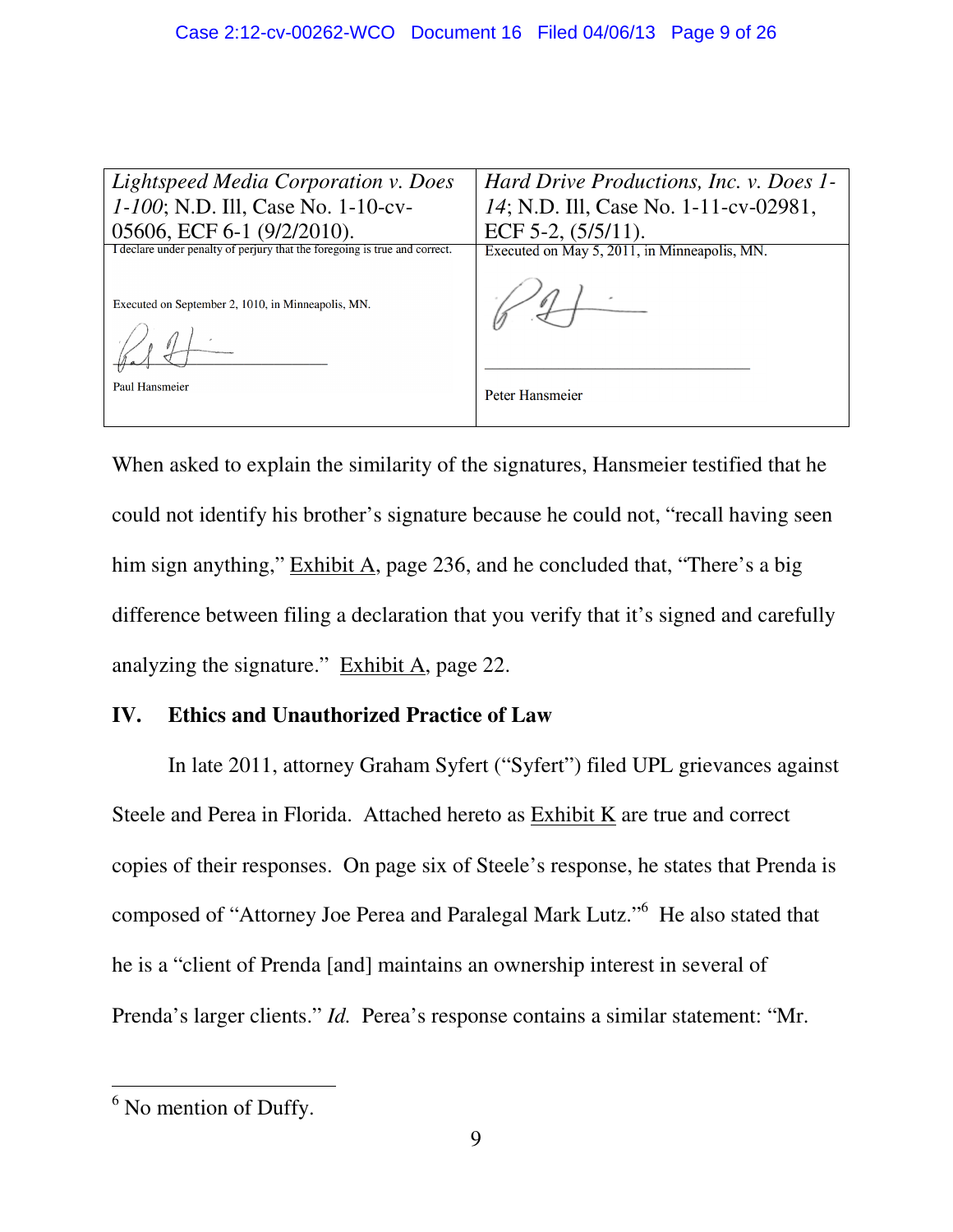Steele has no role as an attorney with Prenda," but "two of his companies are clients of Prenda Law and I often have to let him know the status of various matters related to his companies." Attached to Steele's response is an affidavit by Lutz stating that he was "formally"<sup>7</sup> a paralegal for S&H but currently works for Prenda. ¶ 1. He then proceeds to describe how he negotiates settlements (ironic considering the context in which the affidavit is used). *See* ¶ 10, ("I informed Mr. Syfert that I could not settle the matter by simply dropping his client from the litigation").

#### **V. The Florida Sunlust Case**

 $\overline{a}$ 

On November 27, 2012, a hearing was held regarding one of Prenda's clients in the Sunlust Case. A true and correct copy of the transcript is attached as Exhibit C. Upon learning of the hearing, Duffy sent a letter to the Court stating that Prenda did not represent Sunlust and that he [Duffy] could not appear as ordered because of eye surgery. A true and correct copy of the letter is attached as Exhibit E.

Lutz did appear at the hearing claiming to be a "corporate representative" for Sunlust, but was soon dismissed because he could not identify a single owner or

 $<sup>7</sup>$  An apparent "Freudian slip." Lutz probably meant "formerly."</sup>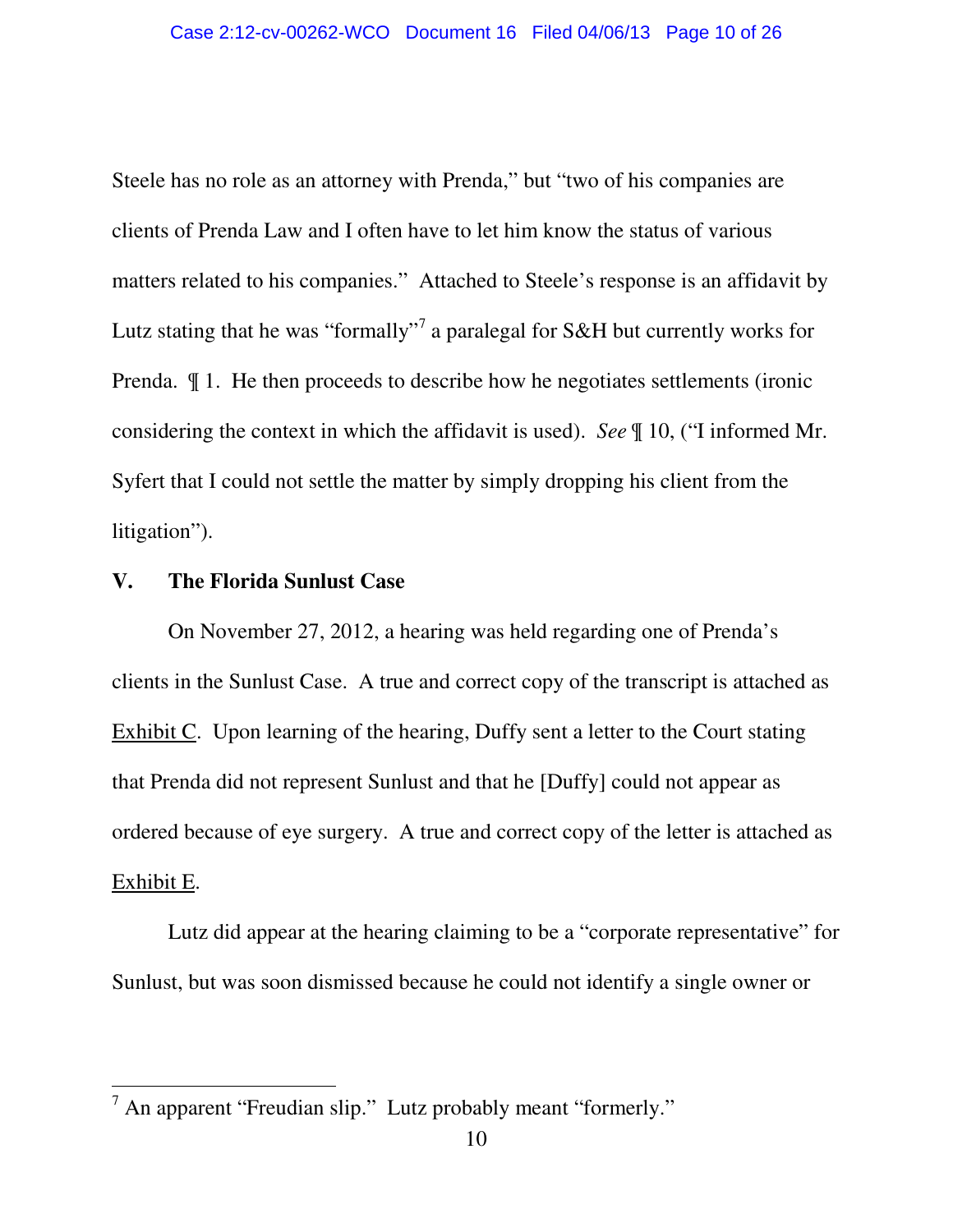officer of the company. Sunlust.14-15.<sup>8</sup> Lutz also testified that he does *not* work for Prenda, does *not* "personally" know Duffy, and has never spoken with him. Pages 16-17. Lutz made these statements despite serving as Prenda's registered agent in Florida since November 9, 2011. See Exhibit E.

The withdrawing attorney testified that he was hired by Gibbs who he understood to be the "principal" of Prenda, and that he was promised a contingency fee of seventy-five percent. Pages 4, 6, 7.

Ultimately, the Court dismissed the case for "failure to present a lawful agent" and "attempted fraud on the Court" and invited a sanctions motion. Exhibit B, page 20. In response to a sanctions motion, Gibbs filed an affidavit explaining that part of his job for Prenda is to "retain counsel to bring lawsuits" and "occasionally" prepare documents. Sunlust Case, ECF 40-3, ¶ 8. He also explained that complaints are "prepared by Prenda Law and filed in each case" and that Prenda promises to ". . . help provide any support he needed to . . . litigate these cases." ECF 40-3, ¶¶ 12, 20, 29. In the Sunlust case in particular, Gibbs contacted attorneys who responded to advertisements placed on Craigslist by

<sup>&</sup>lt;sup>8</sup> Steele subsequently filed a memorandum arguing that Lutz's lack of knowledge was the Court's fault because it used the term "representative" in its order instead of specifically requesting an "officer or principal." ECF 40, page 13-14.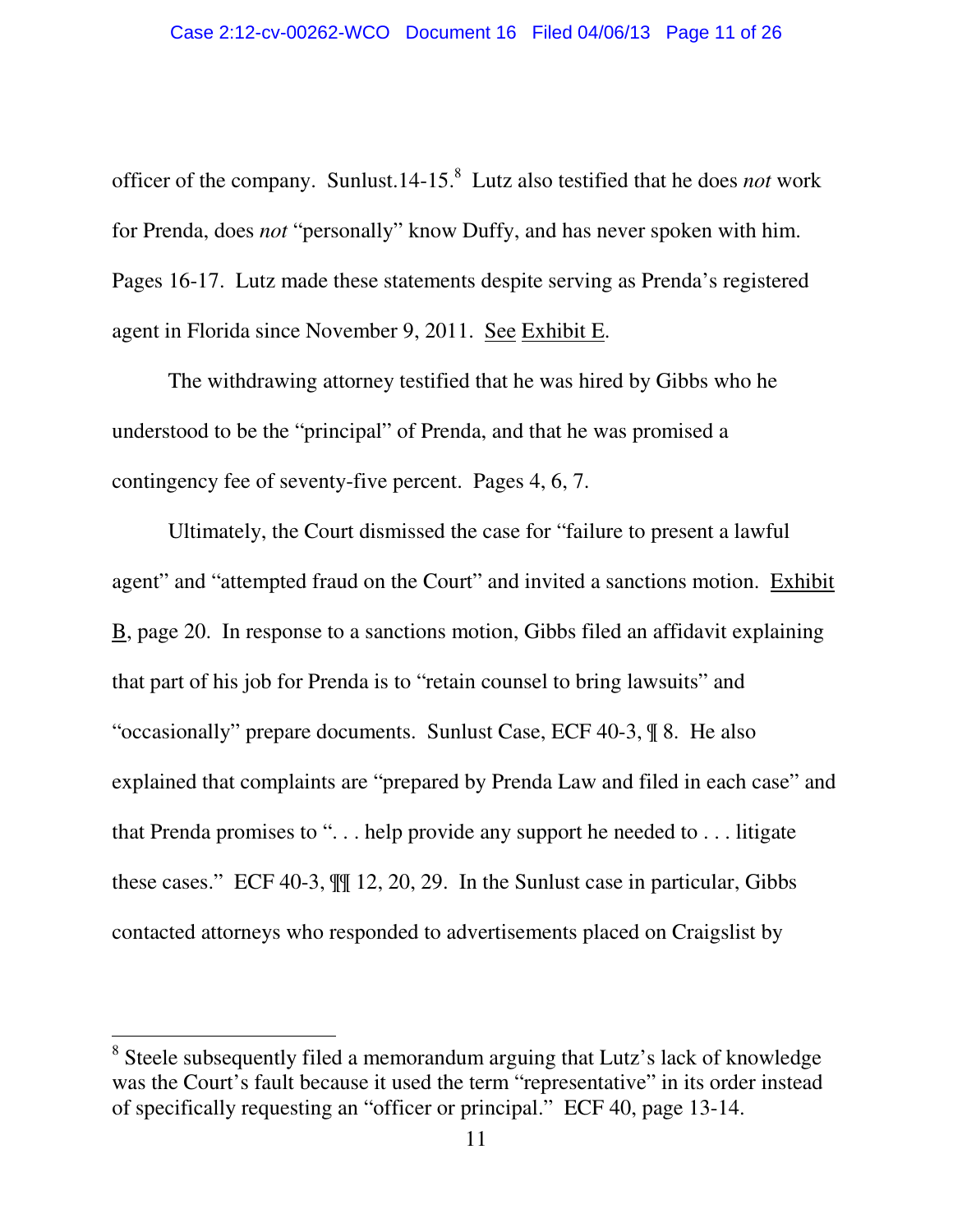Prenda seeking local counsel. Sunlust.10, 18, 27. The Court has yet to rule regarding sanctions.

Steele actually appeared at the hearing and answered some questions from the Court, although he was never swore in. However, he subsequently submitted an affidavit in response to a sanctions motion stating that his legal residence was Las Vegas, Nevada. Sunlust.ECF No. 40-5, ¶ 2 (12/20/12). This is significant because three months later Steele would file a declaration stating that he was not subject to jurisdiction in California because his legal residence was Florida. California Action, ECF No. 83, ¶ 3 (3/8/13). And both of these affidavits state that he is "of counsel" to Prenda, which conflicts with his response to the UPL Complaint where he states that he is solely a client of Prenda and Perea's statement that two of Steele's companies are clients of Prenda (1/26/12).

# **VI. Deposition of Hansmeier: A Primer in Obfuscation 9**

*I don't know what the definition of a natural person is under the law. --- Hansmeier Deposition, Page 79-80.* 

On February 19, 2013, Hansmeier was deposed as a Rule 30(b)(6) designee in *AF Holdings, LLC v. Joe Navasca*; N.D. Ca.; Case No. 3:12-cv-02396 (page cites are to Exhibit A).

## **A. AF Holdings and Mark Lutz**

<sup>9</sup> *See* Exhibit P.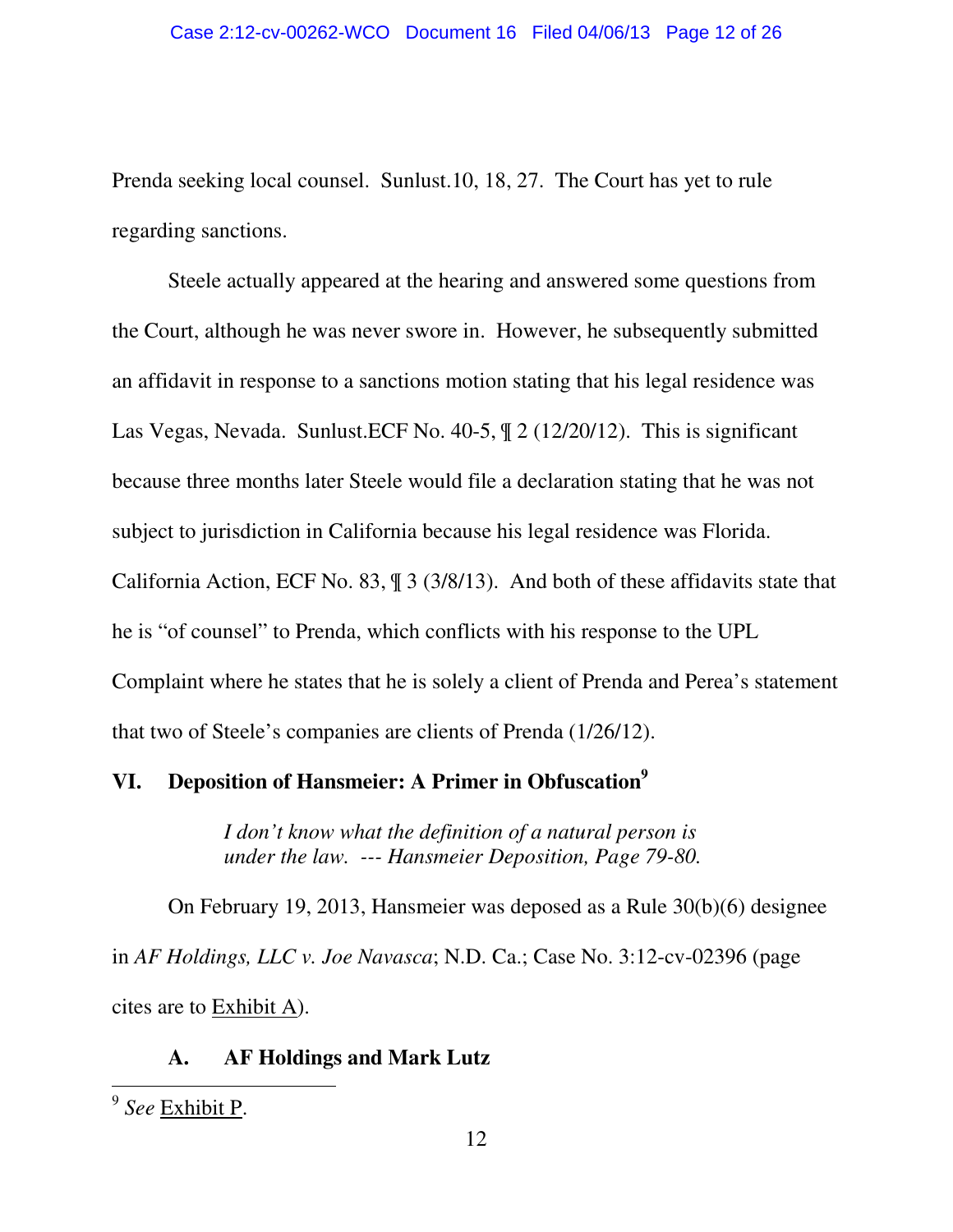According to Hansmeier, Plaintiff was created in May of 2011 by Aisha Sargeant who is located in Nevis or the Federation of St. Kitts, and Lutz has been the its sole employee/manager/CEO since its creation. Pages 21-22, 28, 32. Lutz does not receive compensation from Plaintiff for his work. Pages 24, 27, 29-35. Some of Lutz's responsibilities include making litigation decisions and negotiating copyright assignments (even though he is not an attorney). Pages 13, 141, 151, 208. Lutz was appointed to this position by Aisha Sargeant.<sup>10</sup> Page 142.

Hansmeier also testified that Plaintiff has always been owned by a trust, but he does not know the name of the trust, its beneficiaries or where it is organized. Exhibit A, pages 9, 37, 37, 39, 40, 46, 54. However, he did know that the trust was also created by Aisha Sargeant, at the direction of Lutz.. Page 41. Plaintiff has never filed taxes in Nevis or the United States, it does not have an accountant, and Lutz maintains all financial records, which consist of *several EXCEL spreadsheets*. Pages 196-99.

There is conflicting testimony as to what happens with the settlement monies. Hansmeier testifies that they are generally put into the trust account for the lawyer handling the case. Pages 11-12, 81-82. However, he then testifies that he is not "aware of any attorney who directly" received settlement monies. Exhibit

<sup>&</sup>lt;sup>10</sup> As alluded to above, Lutz was apparently still a paralegal for Prenda and a registered agent for Prenda in Florida at the time.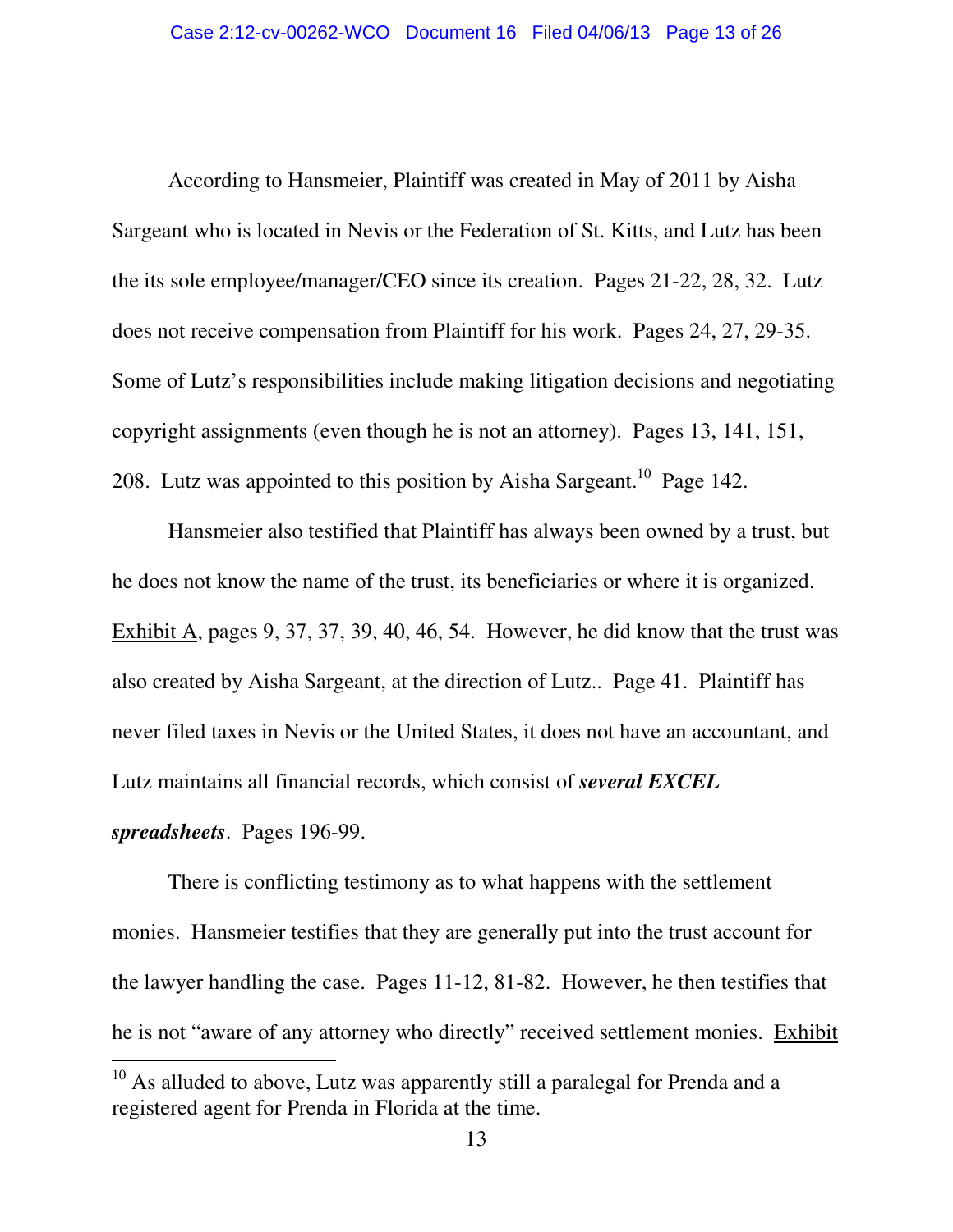A, pages 88, 90-91. Hansmeier did state unequivocally that settlement money goes into Prenda's trust account for various attorney, including cases filed through his law firm Alpha. Pages 90, 95, 91-92 ("Beyond that I would be speculating as to whether the money is directly forwarded to Prenda Law or if its first passed through the trust accounts of the counsel in any given jurisdiction.").

The settlement money is supposedly held in lawyer trust accounts to cover "litigation expenses," which includes attorneys' fees. Page108. Hansmeier testified that he does not know how much money there is, but that reimbursement for expenses can be made by contacting a bookkeeper in Las Vegas (who he does not know the last name of). Pages 99, 108. Most lawyers are compensated on a contingency fee basis but he does not know the "precise" percentages. Pages 110- 14. Apparently, Alpha litigated its cases for free. Page 113.

Lastly, Hansmeier testified that he does not know what role that Lutz played when he worked for S&H. Page 130. Hansmeier stated this despite Lutz serving as the registered agent for S&H (a firm created by Hansmeier) in Florida starting on September 23, 2011. *See* Exhibit H.

#### **B. Alan Cooper and Copyright Assignment**

According to Hansmeier, an individual named Alan Cooper signed the copyright assignment as an *unpaid* "corporate representative" for Plaintiff. Pages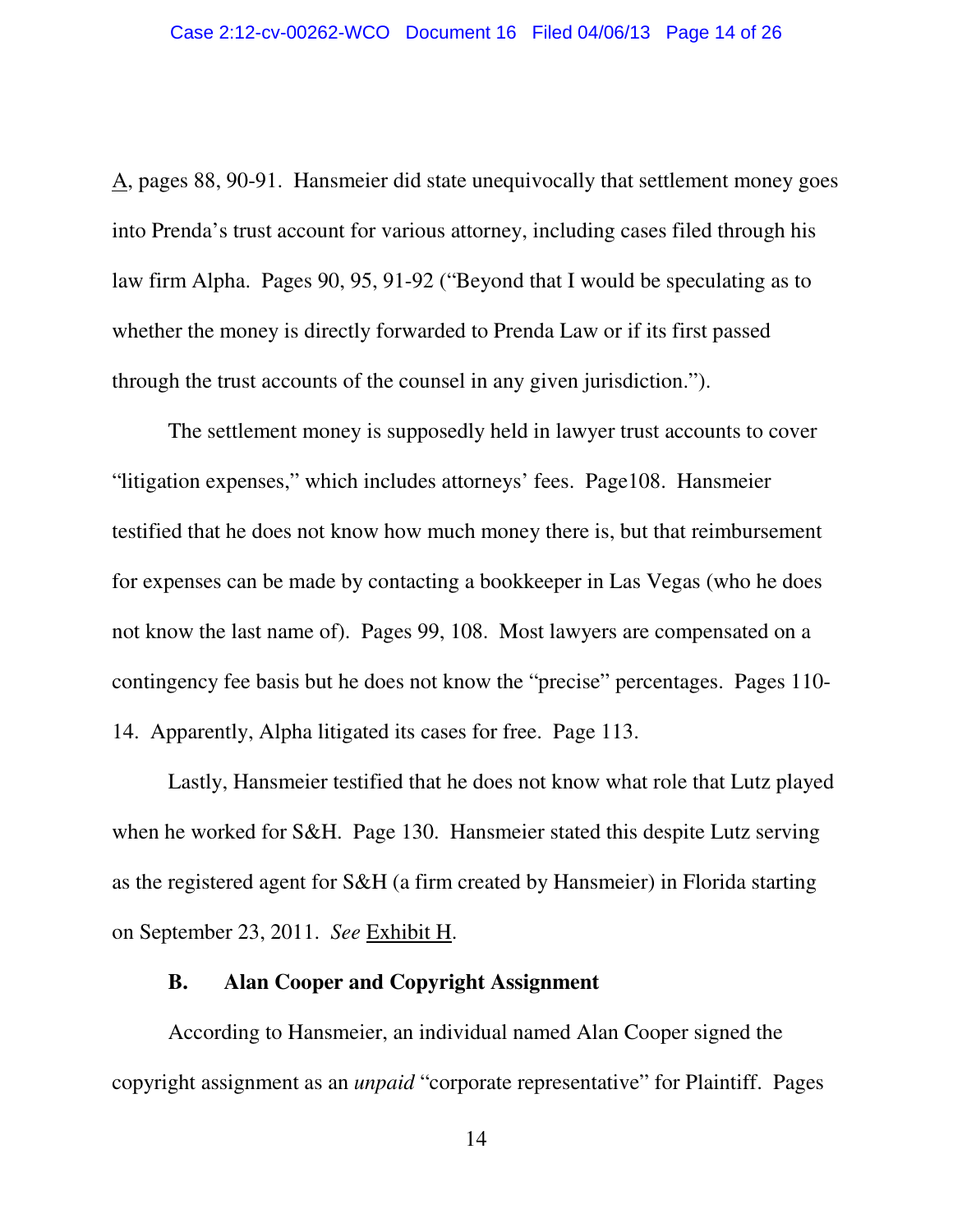11, 121.<sup>11</sup> Lutz purportedly asked Steele to find a "corporate representative" and Steele returned the assignment agreement with the signature of "Alan Cooper." Pages 121-22. Plaintiff first learned that it might be a forgery when Cooper filed his lawsuit. Page 122. Lutz then confronted Steele who stated that the signature was authentic, although Steele would not respond when asked whether Cooper and "Alan Cooper" were the same person. Pages 122-23, 126-27. Regarding the copyright assignment, Hansmeier testified that he was not clear on the consideration given for the assignment. Page 274.

#### **VII. Alan Cooper and Potential Forgery**

The potential forgery of "Alan Coooper" was brought to light on January 23, 2013. *See* ECF #13-1 in the instant case. On February 7, 2013, Judge Wright in *Ingenuity 13 LLC v. John Doe*; C.D. Ca., Case No. 2:12-cv-08333 ("California Action") issued an order to show cause (ECF 48) why sanctions should not be imposed because of the apparent forgery. Steele, Hansmeier, Duffy, Lutz, Peter, and failed to appear at the March 11, 2013 hearing. A true and correct copy of the transcript is attached as Exhibit F.

#### **A. Cooper Testimony**

 $11$  Hansmeier define what a "corporate representative" is. The concept arose previously in the Sunlust case…Perhaps it is a Nevis/St.Kitts legal term of art.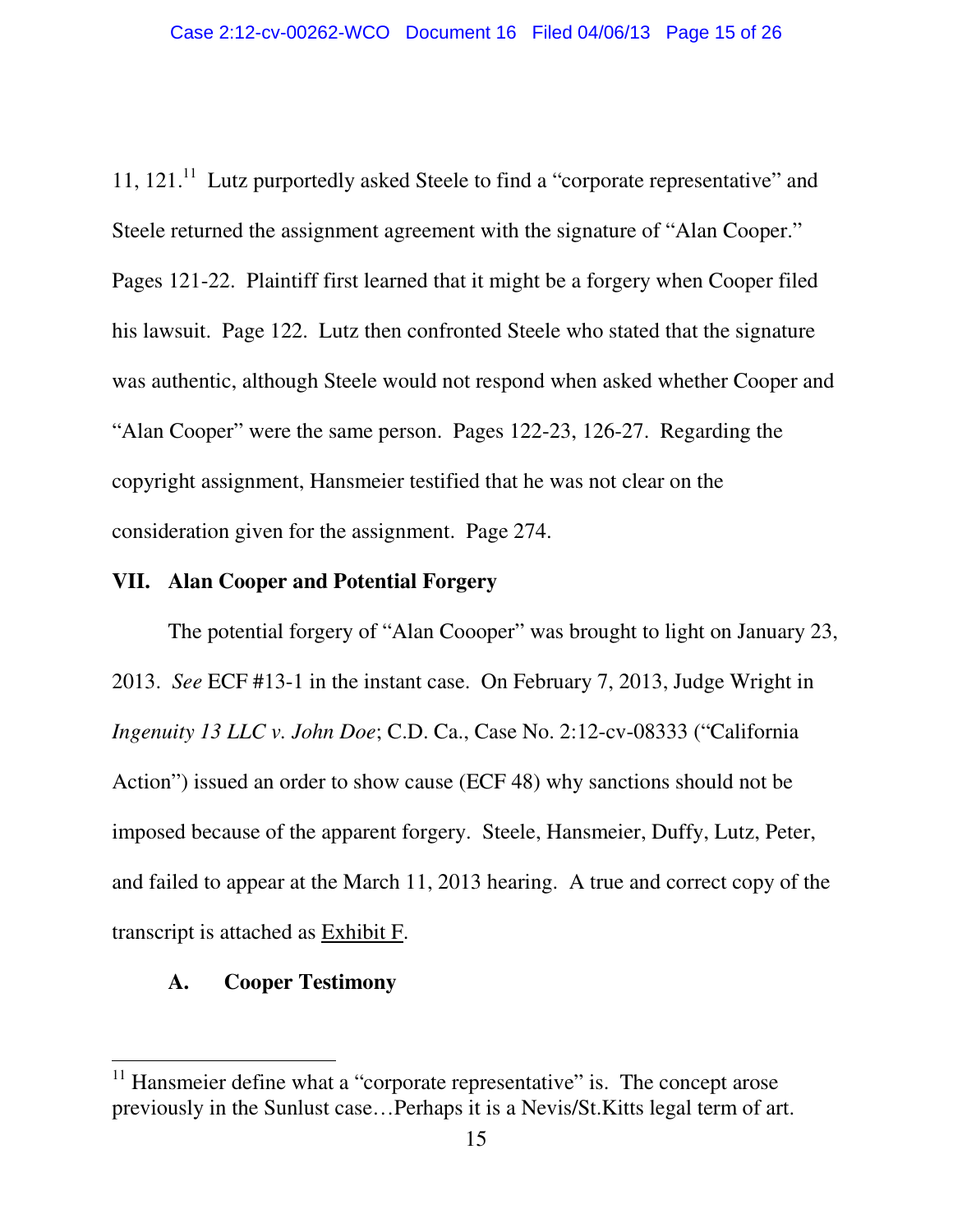Cooper testified at the hearing that around 2006 he began working for Steele as a caretaker for certain real property in exchange for a place to live. Exhibit F, 21-22 (below page cites are to this exhibit). He also testified that Steele explained his goal of making \$10,000 per day sending out demand letters threatening public humiliation:

> *I don't know exactly how this works. That he would just send out a letter stating that if they didn't send a check for a certain amount, that he would make it public to these people's family and friends what they were looking at.*

Pages 24-25. As part of his scheme, Steele told Cooper to contact him if "anything seemed out of place." Page 25. Cooper also testified that nobody asked him to be a representative for AF Holdings and that he did not sign the assignment agreements (Ingenuity 13 & AF Holdings). Pages 27-28.

#### **B. Gibbs's Testimony**

According to Gibbs, the "decision makers" for cases field by S&H and Prenda were Hansmeier and Steele (*not* Duffy). Pages 74, 77. Along those lines, subpoenas were sent out from the "Chicago and Minnesota offices," Page 104, Steele and Hansmeier determined when to file and dismiss cases ("they essentially were the ones that would initiate cases"), whether to settle, and what settlement amounts were acceptable. Pages 74, 77-79 ("sometimes they gave me certain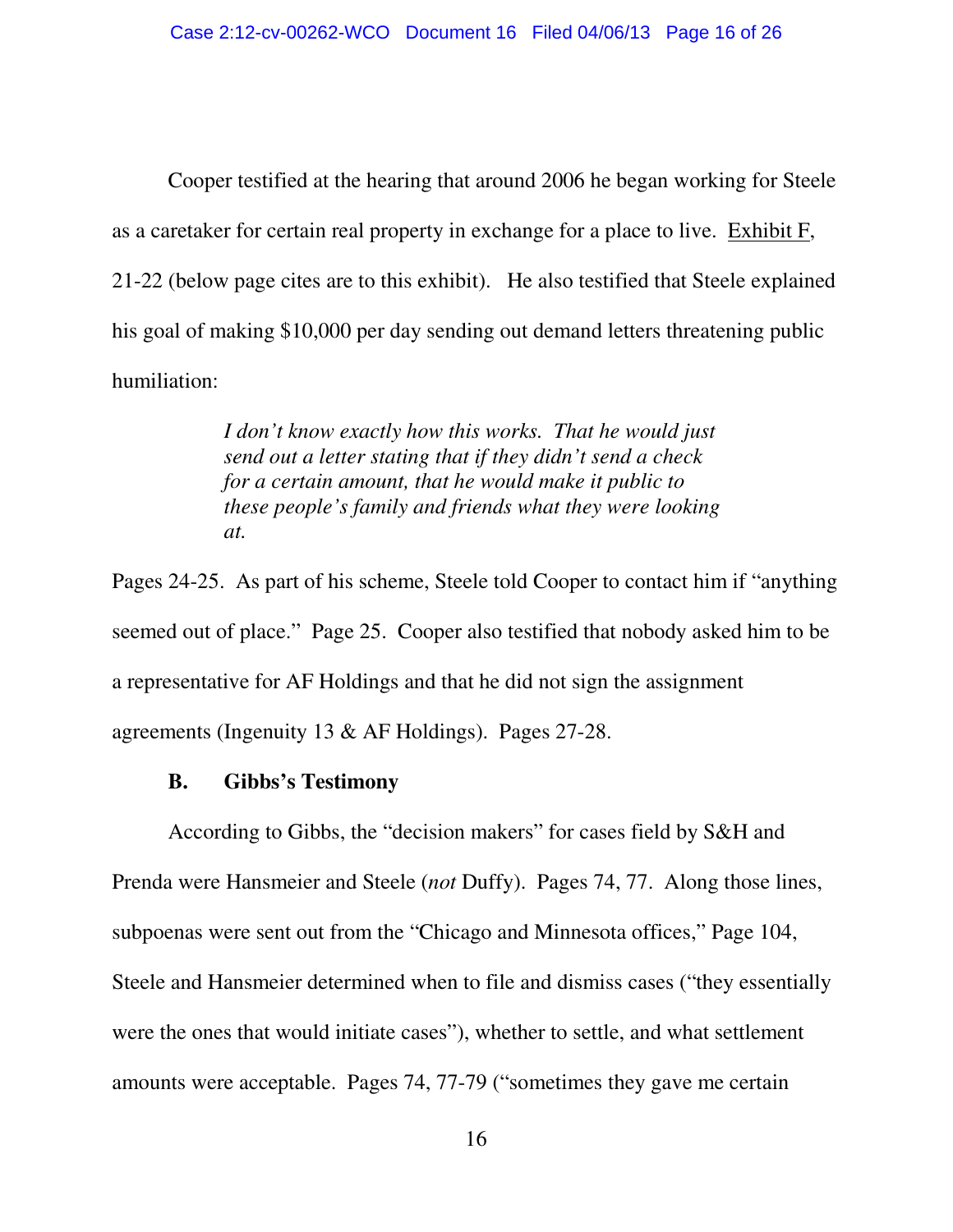parameters which I could settle the case myself"). Gibbs explained that sometimes letters using his signature were mailed without his permission<sup>12</sup> and that Lutz instructed him to "talk with John and Paul about this." Pages 90, 111-12. Gibbs also testified that he never received the settlement checks because they went to Prenda. Pages 77, 84. Steele and Hansmeier even dictated how documents were created. Pages 79-80 ("I was instructed to fill those documents out like I did.").

Gibbs also testified that Steele and Hansmeier were his primary source of information. For example, Gibbs never spoke with AF Holdings. Page 78 ("All my communications were straight through Paul Hansmeier and John Steele."). He never met Cooper and relied exclusively on their representations that the assignment agreement was not forged. Pages 95-97. Gibbs also testified that an employee of Prenda had access to his CM/ECF and that Hansmeier might have as well. Gibbs.106, 110. Gibbs did confirm, however, that Steele had access (but *not* Duffy). Pages 107, 110.<sup>13</sup>

## **VIII. Pleading the Fifth Amendment**

 $12$  See Exhibit O, which Gibbs testified was signed and mailed without his permission, Exhibit F, pages 90, 111.

Steele went as far to admit that he still checks his e-mail address jlsteele@wefightpiracy.com on page five of his response to the UPL complaint. www.wefightpiracy.com is the website for Prenda (which was recently transferred to another company created by Gibbs). *See* Exhibit B.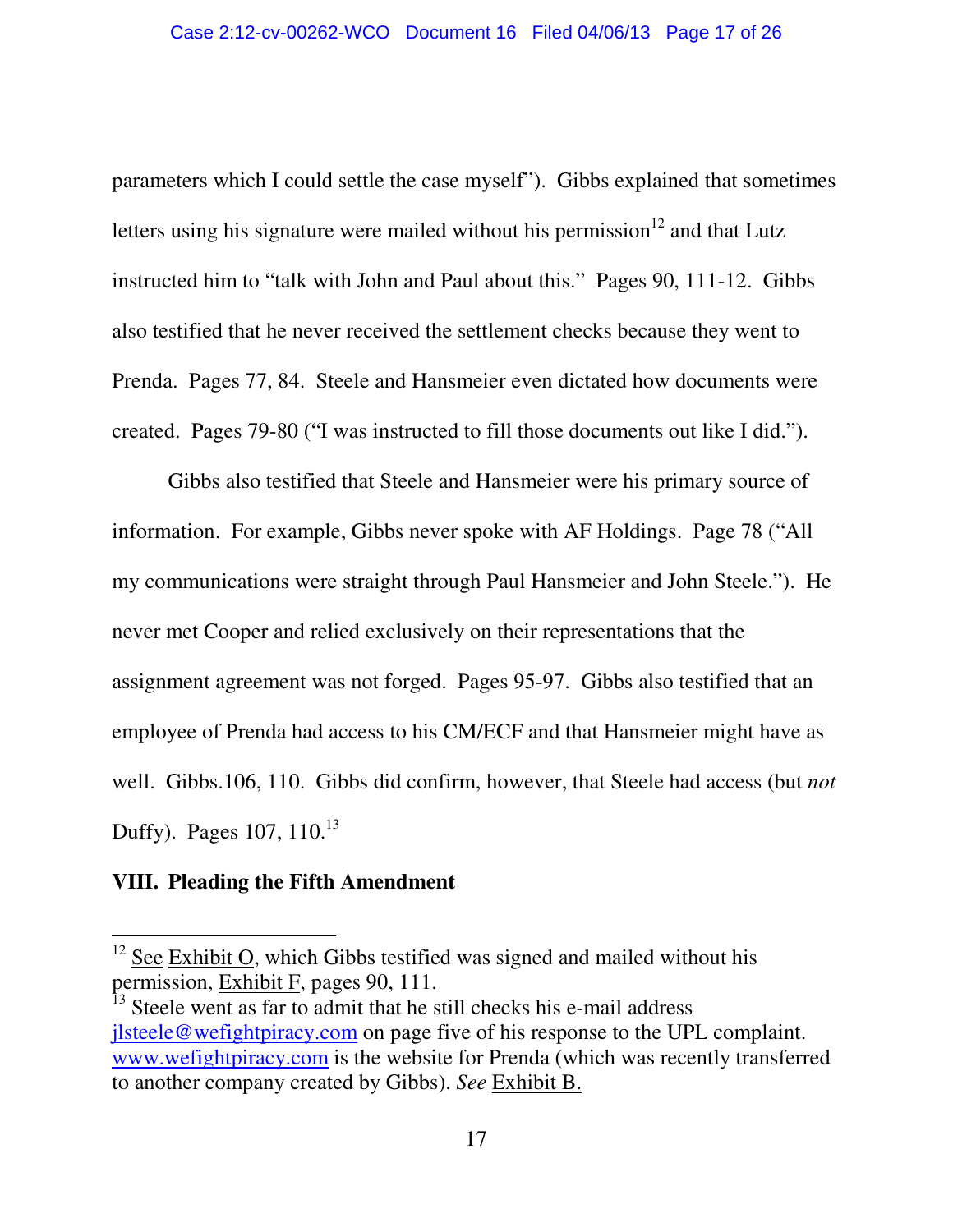The Court in the California Action held another hearing on April 2, 2013, and Steele and others *did* attend, but they claimed the Fifth Amendment. Attached as Exhibit G is a copy of the transcript.

#### **IX. Allan Mooney and Anthony Saltmarsh**

There are other instances where Steele and others have possibly misappropriated identities and/or forged documents; for example, regarding one Allan Mooney<sup>14</sup> and Anthony Saltmarsh or "Saltmarsh." A summary of these potential fraudulent filings can be found in the California Action, ECF No. 52, 53, 59.

### **Argument and Citation to Authority**

Ordinarily, attorneys' fees are not recoverable in the absence of a statute or contract to that effect. *Rothenberg v. Sec. Mgmt. Co.,* 736 F.2d 1470, 1471 (11th Cir.1984). However, attorneys' fees (or other sanctions) can be imposed under a court's "inherent power" when a party has acted in "bad faith, vexatiously, wantonly, or for oppressive reasons." Chambers v. NASCO, Inc., 501 U.S. 32, 45-46 (1991).

Thus, "if a court finds that 'fraud has been practiced upon it, or that the very temple of justice has been defiled,' it may assess attorney's fees against the

<sup>&</sup>lt;sup>14</sup> Hansmeier testified that Mooney was a former client of his. Exhibit A, page 243.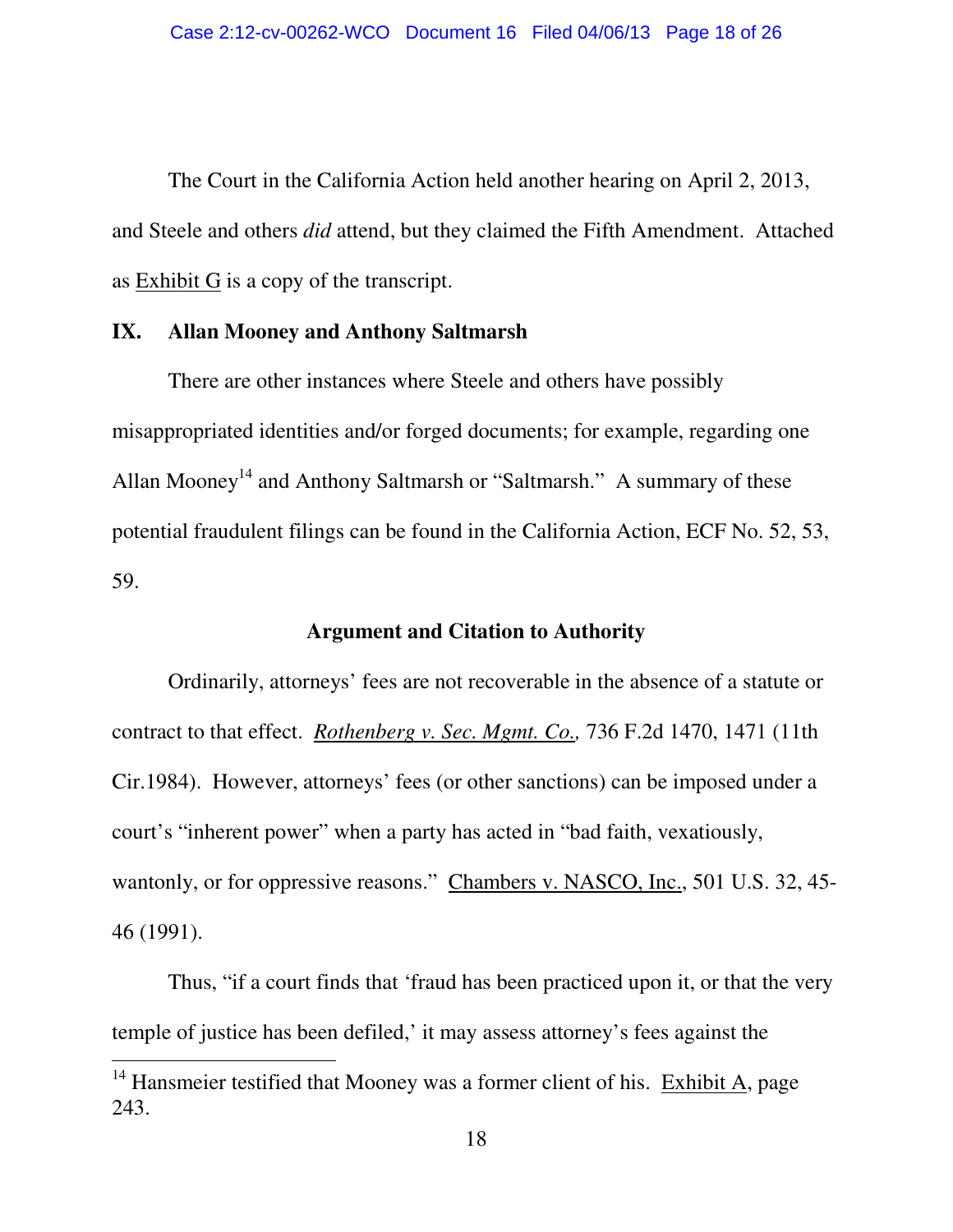responsible party." Chambers, 501 U.S. at 45-46. See e.g. Wachovia Bank v. Tien, 406 Fed.Appx 378 (11th Cir. 2010) (affirming sanctions when, *inter alia*, corporate documents were forged). Submitting an affidavit for purposes of delay can contribute to a finding of bad faith, nVision Global Technology Solutions, Inc. v. Cardinal Health 5, LLC, 887 F.Supp.2d 1240 (N.D. Ga. 2012).

Sanctions are also warranted when a *meritorious* claim is asserted for the "purpose of harassing an opponent." See Walker at 1309. Sanctions under a court's inherent power can be imposed on parties and lawyers alike. Durrett v. Jenkins Brickyard, Inc., 678 F.2d 911 (11th Cir. 1982).

The document attached as Exhibit B of Plaintiff's Complaint (Assignment) is potentially forged, which implicates a public interest that a party should not obtain a judgment through fraud, misrepresentation, misconduct or fraud upon the Court. Compania at 951. See generally Rozier v. Ford Motor Co., 573 F.2d 1332, 1339 (5th Cir. 1978) (discussing fraud as a basis for setting aside a judgment).

Plaintiff initiated this action on November 2, 2012 alleging claims of copyright infringement, civil conspiracy, and negligence. ECF 1. On November 11, 2012, Plaintiff filed its Corporate Party Disclosure Statement stating that "AF Holdings LLC does not have a parent corporation that owns 10% or more of its stock," and which did not list *any additional persons* as having an interest in the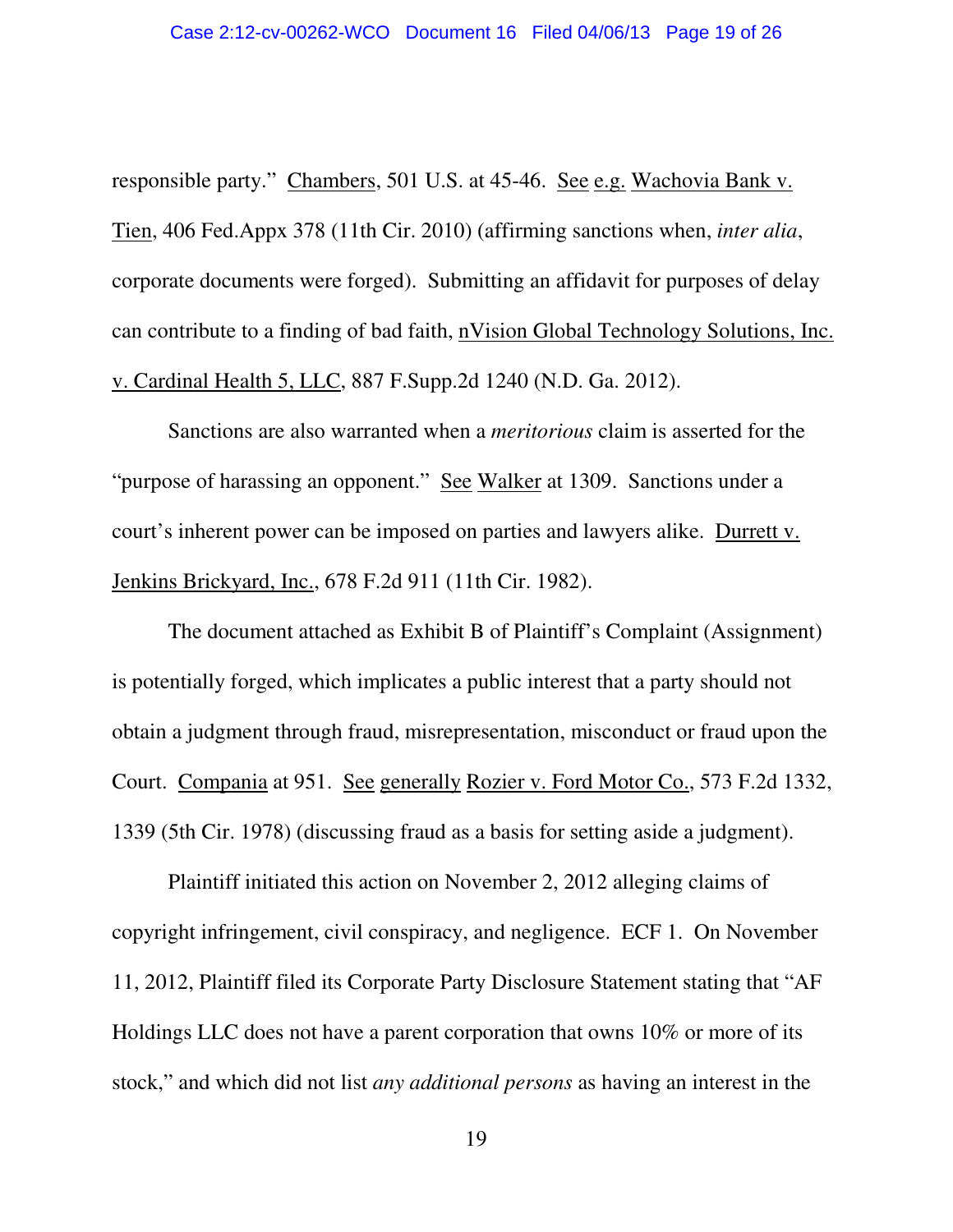litigation. ECF 4. On February 27, 2012, the Clerk entered a default, ECF 11, and on March 4, 13 Defendant moved to set the entry of default. ECF 13. Plaintiff voluntarily dismissed this action *with prejudice* on March 18, 2013. ECF 14.

Like similar cases filed across the country, the complaint in this case lists Gibbs's e-mail address. ECF. No. 1. As shown above, Gibbs has essentially acted as a proxy for Steele and Hansmeier. According to his testimony, he basically follows the orders from Steele and Hansmeier regarding what cases to file, what settlements to negotiate (if any), whether to dismiss a case, and even as to whether documents are authentic.

On or around March 6, 2013, counsel for Plaintiff stated that he was not sure who owned the copyright in question and that he merely receives a "packet" of information to file. Exhibit J. This comports with Prenda's business model, especially as shown in the Sunlust case where Gibbs admits that Prenda prepares the complaints in these cases and sends out the subpoenas from its "Chicago and Minnesota" offices.

Like Gibbs in California, counsel for Plaintiff appears to either be merely taking orders from Steele and/or Hansmeier, or at least Gibbs, who acts as a proxy for Steele and Hansmeier. Attached as Exhibit I are several e-mails between the undersigned and counsel for Plaintiff back in July of 2012. Since that time,

20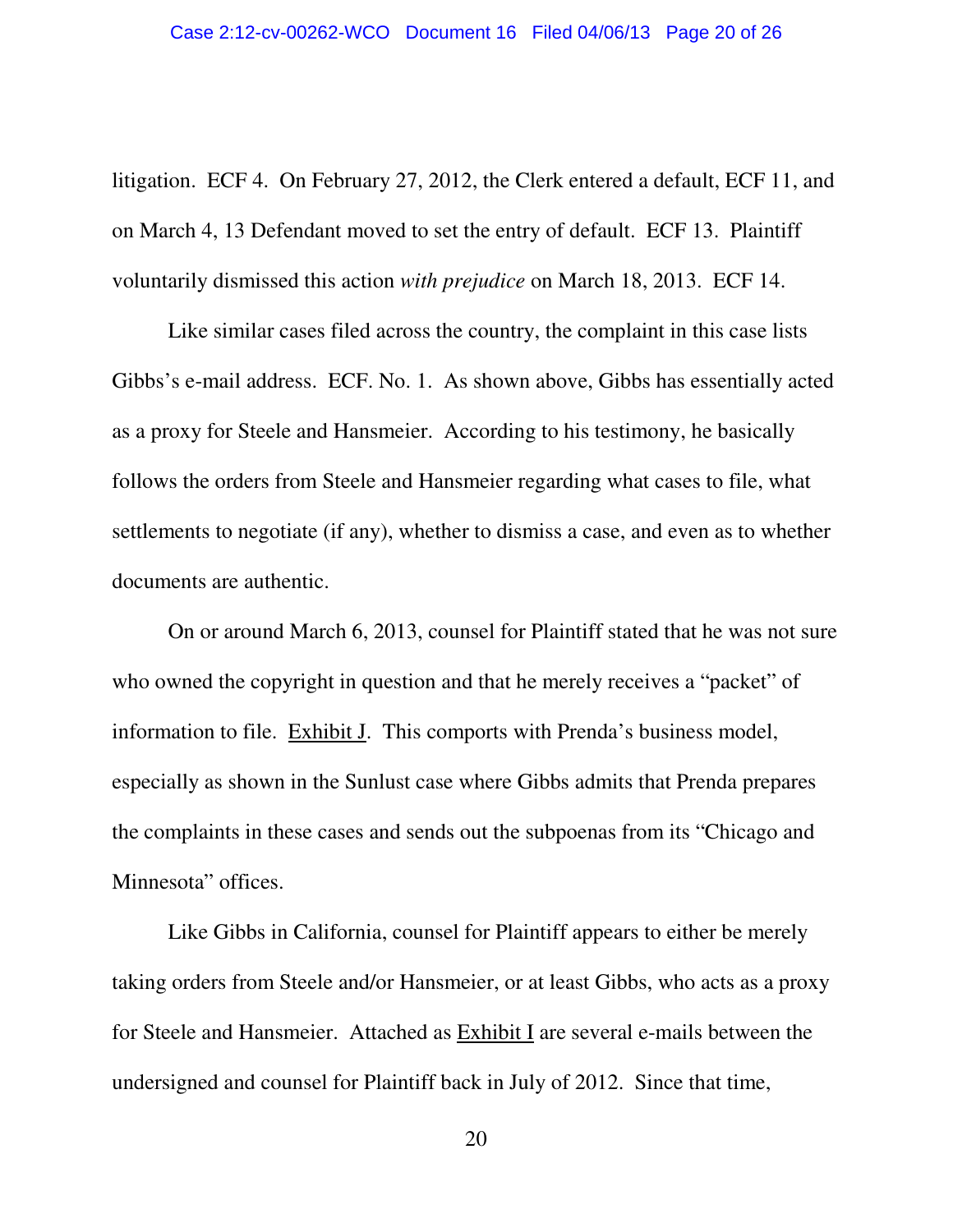counsel has apparently not taken any additional action to verify the documents filed with the Court.

#### **B. Interested Persons**

Plaintiff intentionally omitted the owner of AF Holdings and sanctions are appropriate. Attached as  $Exhibit M$  is a filing in a California where the owner of Plaintiff is identified as "Salt Marsh." Moreover, Hansmeier testified that the owner of Plaintiff is an "unidentified beneficiary trust." Is "Salt Marsh" perhaps the name of the trust? This is unknown because Hansmeier, despite knowing who formed the trust, testifies that he does not know the name of the trust or where it was created. What we do know, however, is that Plaintiff lists its owner as "Salt Marsh" in California but fails to list any company as its owner in this case.

Moreover, Steele may have an interest in Plaintiff. He stated in response to the Florida UPL complaint that he did not work for Prenda, but was merely a client of Prenda and had an interest in companies that are clients of Prenda. Perea added that Steele owned two companies that were clients of Prenda. Plaintiff may be one of the companies that Steele has an interest in, in which case he should be listed. Or perhaps Steele has an interest in the "undefined beneficiary trust," which is purportedly the owner of Plaintiff, so Steele stands to benefit. What we do know is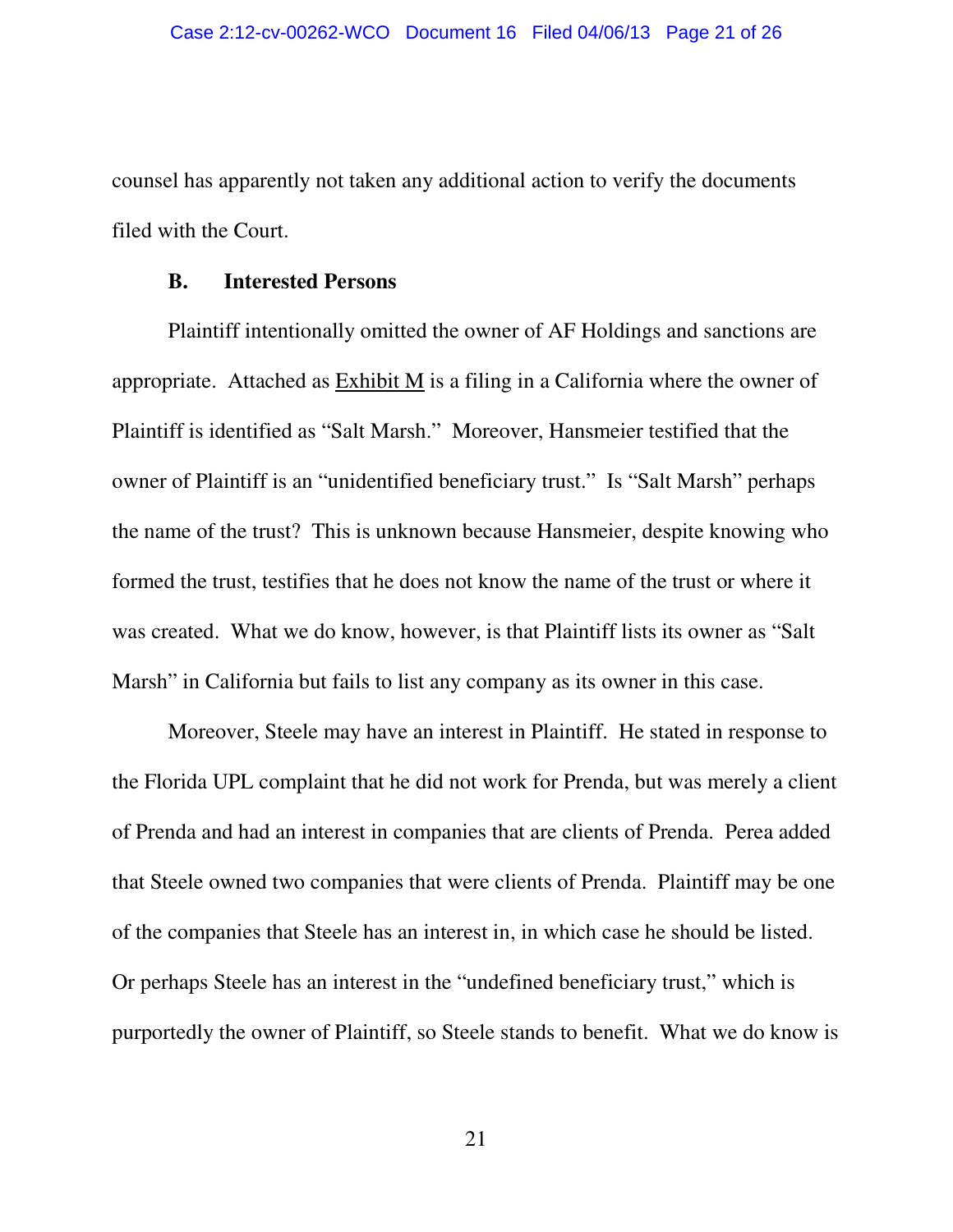that Steele claims to be a million on or around October 15, 2012 (Forbe's article) long after he claims to *only* appear as "of counsel" on special occasions.

Also, Hansmeier states that attorneys working for Prenda work on a contingency fee basis according to Hansmeier, yet no other party is listed as having an interest in the litigation.

#### **C. Forgery**

It seems clear that the assignment agreement in this case is forged. Hansmeier, during his deposition to Steele even though Gibbs testified that he and Steele were the people who supervised him and that he was responsible for nationwide litigation. Moreover, Steele made representations that the assignment agreement was legitimate and claims to have the original, but has yet refused to testify in the California Action, instead claiming the Fifth Amendment.

The only Cooper to make an appearance in these cases is Steele's former caretaker, who testified that Steele informed him of his plan to make thousands of dollars by threatening people with public humiliation. And this strategy worked, because on October 15, 2012 Steele bragged in a Forbes article that he had made millions of dollars.

The Forbes article is significant for another reason because it was published on October 15, 2012, well after Steele claims to have stopped practicing law.

22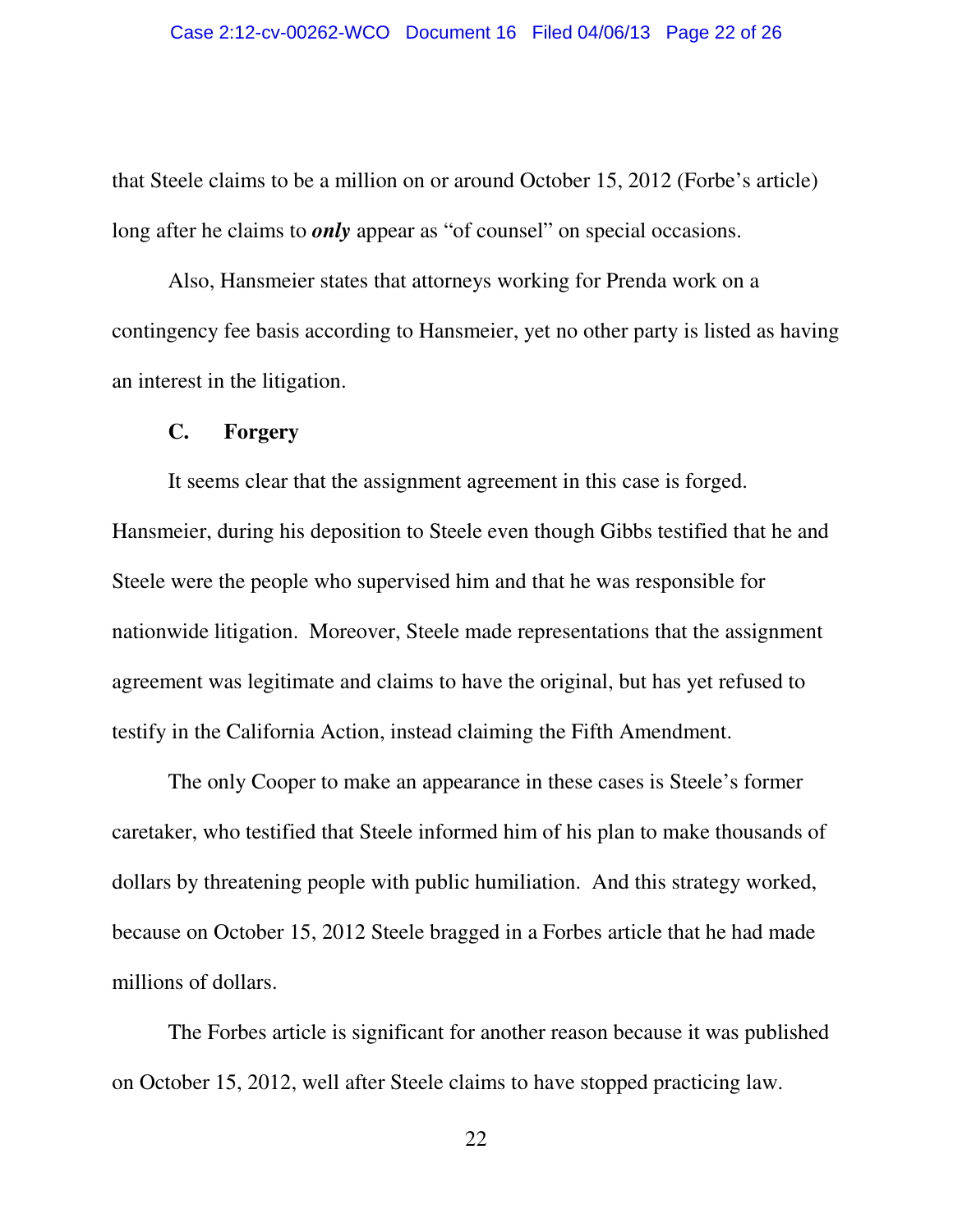Moreover, in the article Steele speaks as if he is running this litigation on a national scale. This comports with Gibb's testimony that Steele and Hansmeier were the attorneys' supervising him not only during S&H's rein, but during Prenda's as well.

They all pleaded the Fifth Amendment, which gives rise to a negative inference in civil cases. Thus, Steele, Hansmeier, and the others have themselves created the inference that the signature is a forgery. As Judge Wright stated in the California Action in his show cause order, ECF No. 48 (2/7/13):

> Upon review of papers filed by attorney Morgan E. Pietz, the Court perceives that Plaintiff may have defrauded the Court . . . At the center of this issue is the identify of a person named Alan Cooper and the validity of the underlying copyright assignments. If it is true that Alan Cooper's identity was misappropriated and the underlying copyright assignments were improperly executed using this identity, then Plaintiff facts a few problems.

> First, with an invalid assignment, Plaintiff has no standing in these cases. Second, by bringing these cases, Plaintiff's conduct can be considered vexatious, as these cases were filed for a facially improper purpose. And third, the Court will not idle while Plaintiff defrauds this institution.

On March 15, 2013, counsel for Plaintiff stated the following in an e-mail:

I understand that there is an insane liberal group which is flying around Mr. Alan Cooper for its own benefit. This group is akin to "Anonymous". It doesn't believe in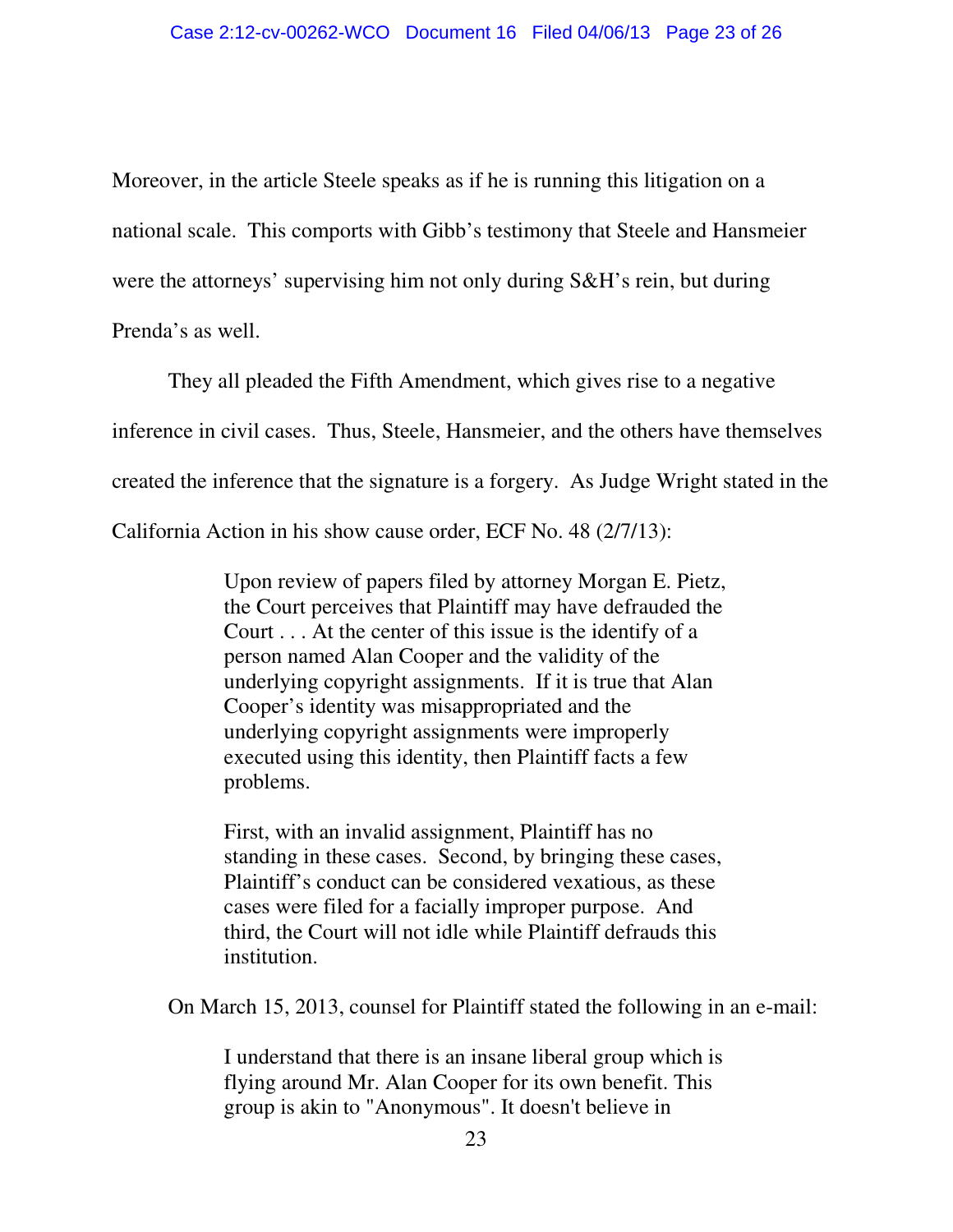copyright laws. It does believe that computer hacking should be legal. I'm not certain if these southern courts (unlike liberal San Francisco Courts) will hold the same beliefs that this crazy "its ok to hack websites" group holds.

This e-mail is yet another example of the bad faith that Plaintiff engages in. The undersigned has already settled at least one case involving Plaintiff's counsel in the past involving the forged assignment agreement…Exhibit J.

## **Conclusion**

Inherent sanctions would be appropriate in this case due to the bad faith behavior of Plaintiff and those associated with Steele, Hansmeier, Gibbs, Prenda *et al*. Sanctions are especially appropriate considering that a forged document was filed with the Court, in order to vindicate the Court as well as rectify the monetary harm caused to Defendant to a vexatious case.

Respectfully submitted April 6, 2013:

## **BLAIR CHINTELLA**

806 Meadowlane Dr. Douglas, GA 31533 404-579-9668 No Fax Number bchintel1@gmail.com

\_\_\_\_\_*/s/ Blair Chintella*\_\_\_\_\_\_

Blair Chintella Georgia Bar No. 510109 Attorney for Defendant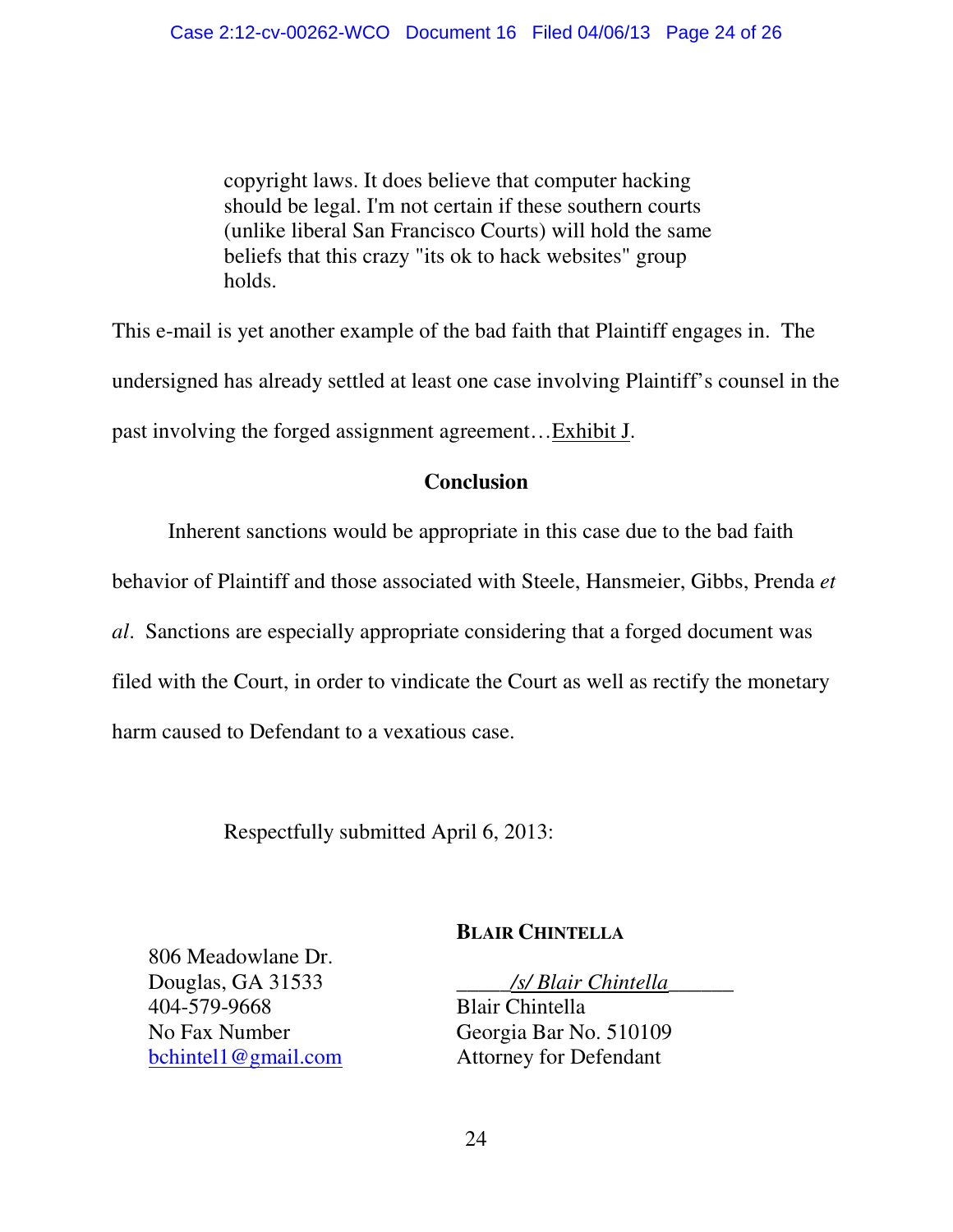# **IN THE UNITED STATES DISTRICT COURT FOR THE NORTHERN DISTRICT OF GEORGIA**

| AF HOLDINGS, LLC |                                                      |
|------------------|------------------------------------------------------|
| Plaintiff,       |                                                      |
| V.               | : Civil Action No.<br>$\therefore$ 2:12-cv-00262-WCO |
| RAJESH PATEL,    |                                                      |
| Defendant.       |                                                      |

# **Local Rule 7.1(D) Certification**

I hereby certify that **Defendant's Motion for Sanctions** and accompanying

**Memorandum of Law** comply with LR 5.1B.

Dated April 6, 2013:

Respectfully Submitted:

\_\_\_\_/s/ Blair Chintella\_\_\_\_\_

 Blair Chintella GA Bar No. 510109 806 Meadowlane Dr. Douglas, GA 31533 (404) 579-9668 bchintel1@gmail.com